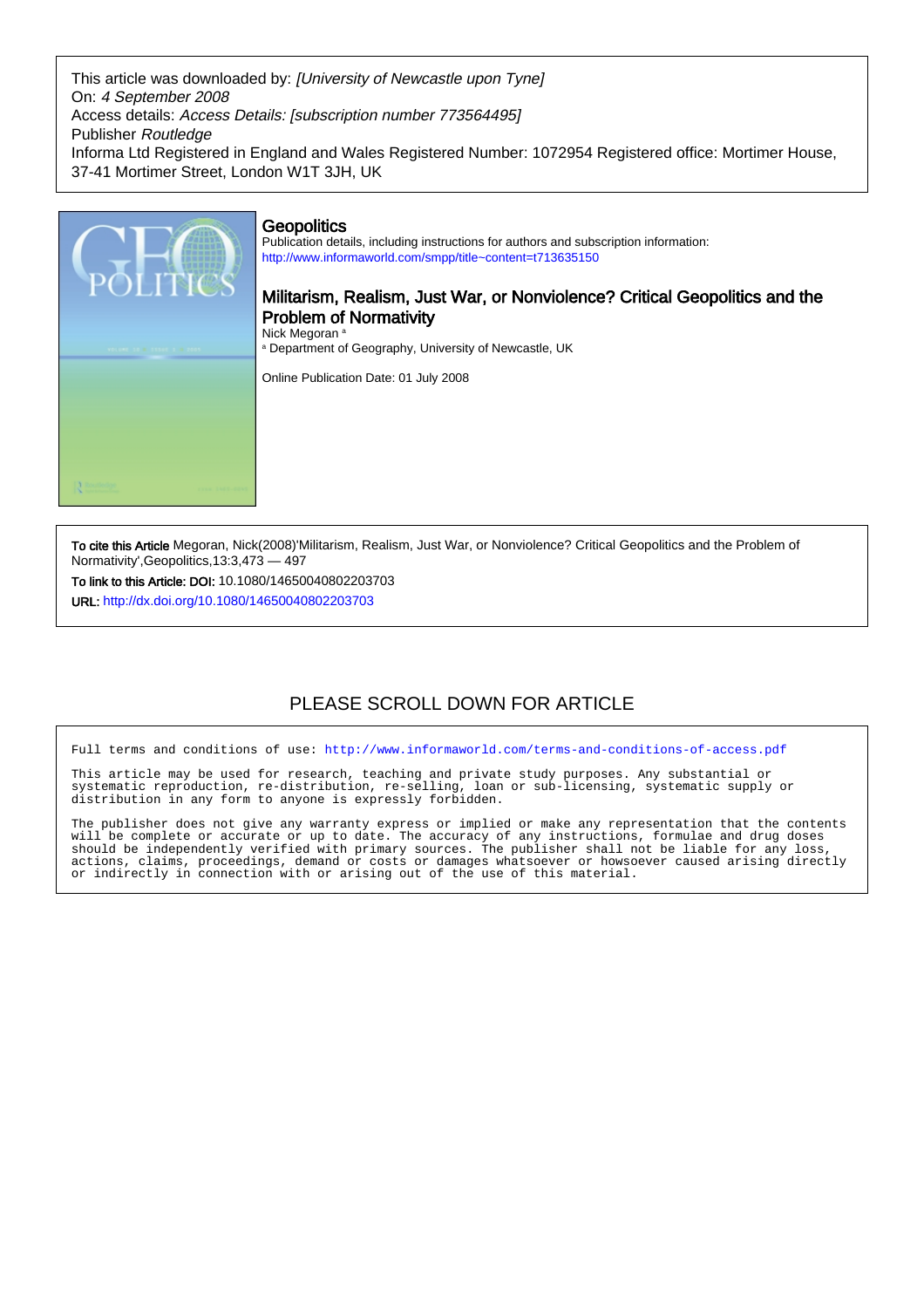

# FGEO 1465-0045 1557-3028Geopolitics, Vol. 13, No. 3, Jul 2008: pp. 0–0 Geopolitics **Militarism, Realism, Just War, or Nonviolence? Critical Geopolitics and the Problem of Normativity**

NICK MEGORAN

*Department of Geography, University of Newcastle, UK*

*Despite illuminating multiple modalities by which armed conflict is discursively justified, critical geopolitics can be criticised for providing a weak normative engagement with the social institution and practices of warfare. This has limited the impact of this school of thought outside of geography and critical security studies at a time when the ethics of military intervention have been prominent in public debate. This article explores the moral discourse of critical geopolitics through an examination of Gerard Toal's writings on Iraq and Bosnia. This scholarship is reviewed in the light of Coates's typology of major traditions of moral reflection on war – militarism, realism, just war theory, and pacifism/nonviolence. This analysis interrogates Toal's narratives, in which American military intervention was advocated in the Former Yugoslavia and opposed in Iraq. This suggests that rather than a thoroughgoing commitment to pacifism/nonviolence, or a blanket cynicism about American foreign policy, Toal's thinking includes an underlying attachment to some form of just war reasoning. However, its implicit and partial appropriation leads to a certain incoherence and selectivity that calls for further reflection. This presents a challenge to critical geopolitics. If it chooses to engage more explicitly with just war theory, its insights into identity and militarism could in turn inform a reworking of aspects of the theory, thereby facilitating critical geopolitics' engagement with wider public anti-militaristic modes of discourse. However, as this risks blunting the political potential of the project and repeating the mistakes of twentieth-century*

Address correspondence to Nick Megoran, Department of Geography, University of Newcastle, Newcastle upon Tyne NE1 7RU, UK. E-mail: Nick.megoran@newcastle.ac.uk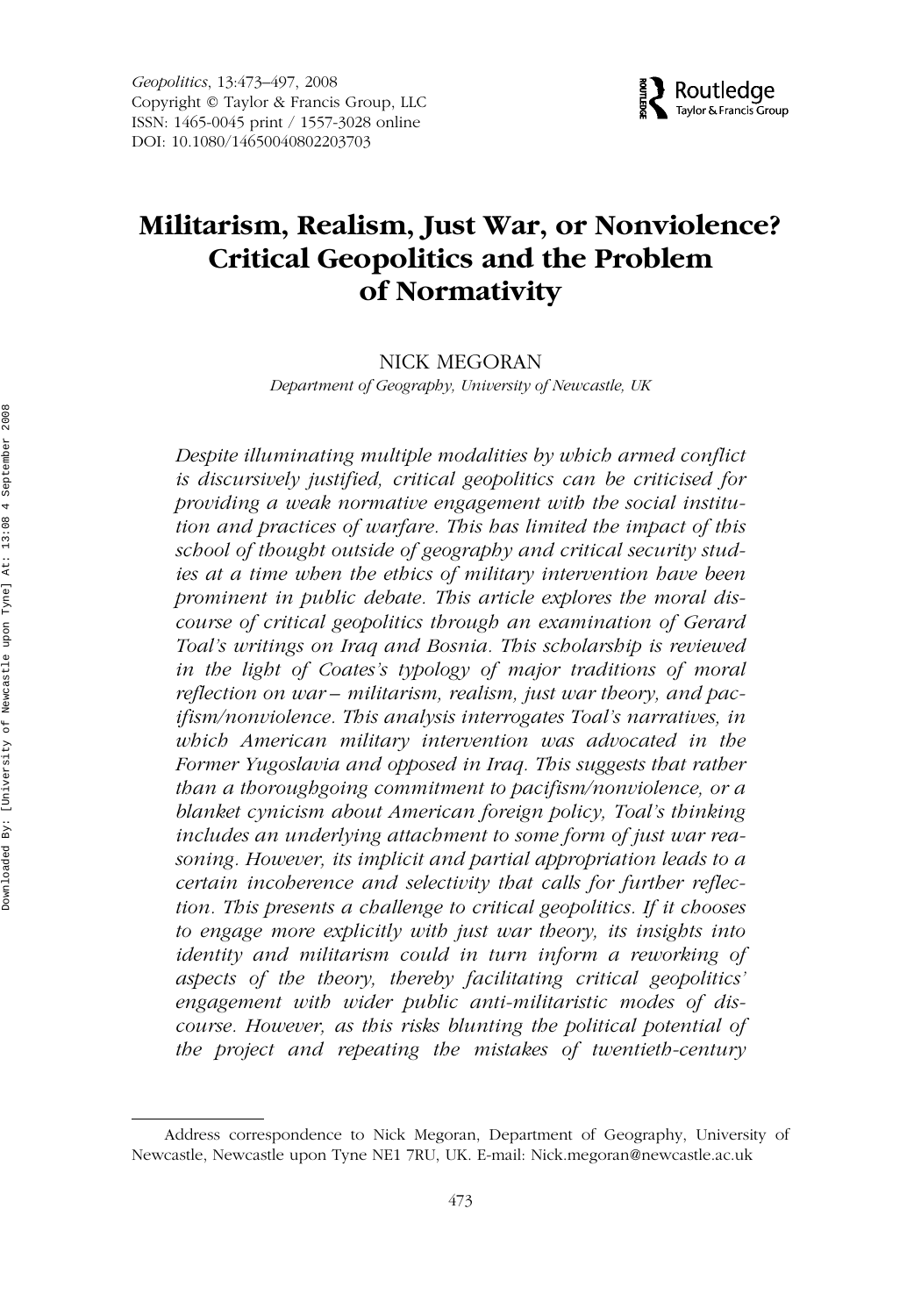*geopolitical thought, the paper concludes with a call for a wholehearted commitment to nonviolence.*

#### INTRODUCTION

In what circumstances, if at all, should a state (or group of states) be considered right in making war? This is a question that is unavoidable to every scholar of international studies. The argument presented here is simply that critical geopolitics has failed to grasp this nettle and as a result this has limited both its utility as a source of political and moral reflection, and its impact on scholars beyond a relatively small and self-selecting readership. I suggest that engagement with two major schools of thought on the morality of military force, just war theory and nonviolence/pacifism could prove fruitful sources of reflection on this question and reinvigorate the subdiscipline both intellectually and politically.

### CRITICAL GEOPOLITICS AND THE NORMATIVE

Critical geopolitical texts are thoroughly infused with the vocabularies of normative moral judgement. Dowler and Sharp desire an "anti-geopolitics that is angry at injustice, exploitation and subjugation."<sup>1</sup> Routledge calls for a critical geopolitics that identifies with social movements,<sup>2</sup> Dalby for one that expresses solidarity with those who suffer violence and injustice, $3$ and Heffernan for one that celebrates "the gradual re-configuration of personal and political identities 'from below'".<sup>4</sup> Polelle conceives of the goal of critical geopolitics as being "to alter present practices by criticising current and unjust geopolitical orderings of the world".<sup>5</sup> Dodds contends that "students of geopolitics should retain a sense of humanity, justice and commitment for those oppressed, tortured and deprived of basic human or community rights", and that "critical geopolitics needs to continue to make a difference through our intellectual commitments and normative engagements".<sup>6</sup>

If the strident normative language of critical geopolitics is striking, so too, paradoxically, is the marginal discussion of such ideas in those texts. The quotations cited above tend to be almost throw-away remarks, rhetorical gestures that are neither elaborated nor critically grounded in any form of justification or explication. The insubstantial nature of these rather flimsy gestures to moral reasoning has been observed, commonly by proponents of the approach themselves. Dalby notes that the 'critical' in critical geopolitics usually refers to the problematisation of discourse rather than the presence of a worked-out alternative political project.<sup>7</sup> Dowler and Sharp likewise accept that whilst providing eloquent deconstructions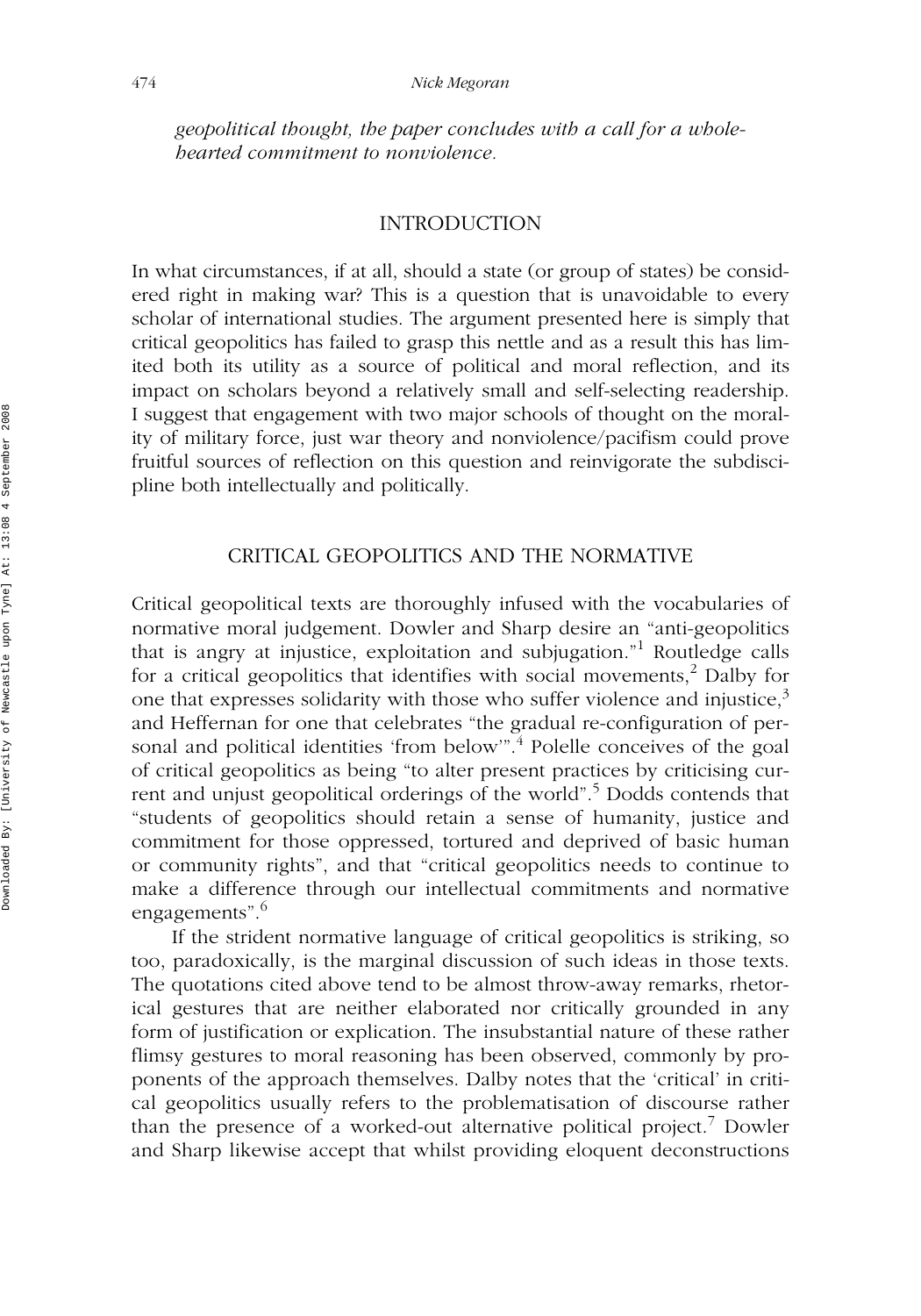of dominant political discourse, there is often little sense that it offers alternatives.<sup>8</sup> Sharp criticises Toal's critical geopolitics for "a rather vague, impersonal and uncommitted embodiment."<sup>9</sup> Murphy faults Dodds and Atkinson's landmark text on geopolitical thought for failing to "wrestle with a broader range of values and ethics. What geopolitical positions are more constructive and moral than others? Are there examples when bad impulses have given way to good and vice versa?"10 Murphy's conclusion that the book offers little sense of how such questions might be answered is generally true of critical geopolitical studies as a whole. Writing sympathetically from outside the subdiscipline, Kelly lambastes critical geopolitics for offering "neither a clear characterisation of a better society nor a specific road map for attaining such an improvement, $n<sup>11</sup>$  and observes that its advocates "have written so sparsely about the new community and its attainment."

A defence of critical geopolitics against this charge might be mounted on the grounds that 'it' is not conceived as a single, coherent 'project' but a series of tentative and tactical engagements with the deployment of geopolitical discourses in the service of exclusionary and violent state power, predicated on post-foundationalist philosophical frameworks. Toal and Dalby do indeed argue something similar in contending, admittedly a decade ago, that "critical geopolitics is very much a work in progress, a proliferation of research paths rather than a fully demarcated research field."13 Indeed, Dalby argues that the task of critical geopolitics is not to take a definitive stand on certain issues, but rather to explicate the implicit or explicit political implications of knowing the world in particular ways.<sup>14</sup> However, this is unsatisfactory for two reasons.

The first is intellectual. In a critique from the right, Gottfried comments on Rorty's work that although he might, following Dewey, dismiss metaphysical enquiry or objectivity, it is still fair to ask on what basis, besides subjective, rhetorical appeals to 'social justice' and 'progressive' values, he justifies normative calls to mould social attitudes.<sup>15</sup> One can ask the same of critical geopolitics. It is beyond the scope of this article to address this, although it does inform the second reason why the defence cited above is inadequate. This is a practical concern: critical geopolitics *does* in fact sometimes take a particular stand on certain issues, notably wars. In many cases critical geopolitical analyses do not go beyond Dalby's formula of explicating the political implications of knowing the world in certain ways: however, sometimes they clearly oppose certain wars and (more rarely) advocate others, either case being an example of taking a normative position. It is this question, in what circumstances and for what reasons critical geopolitics opposes or advocates the prosecution of particular wars, which this essay will examine.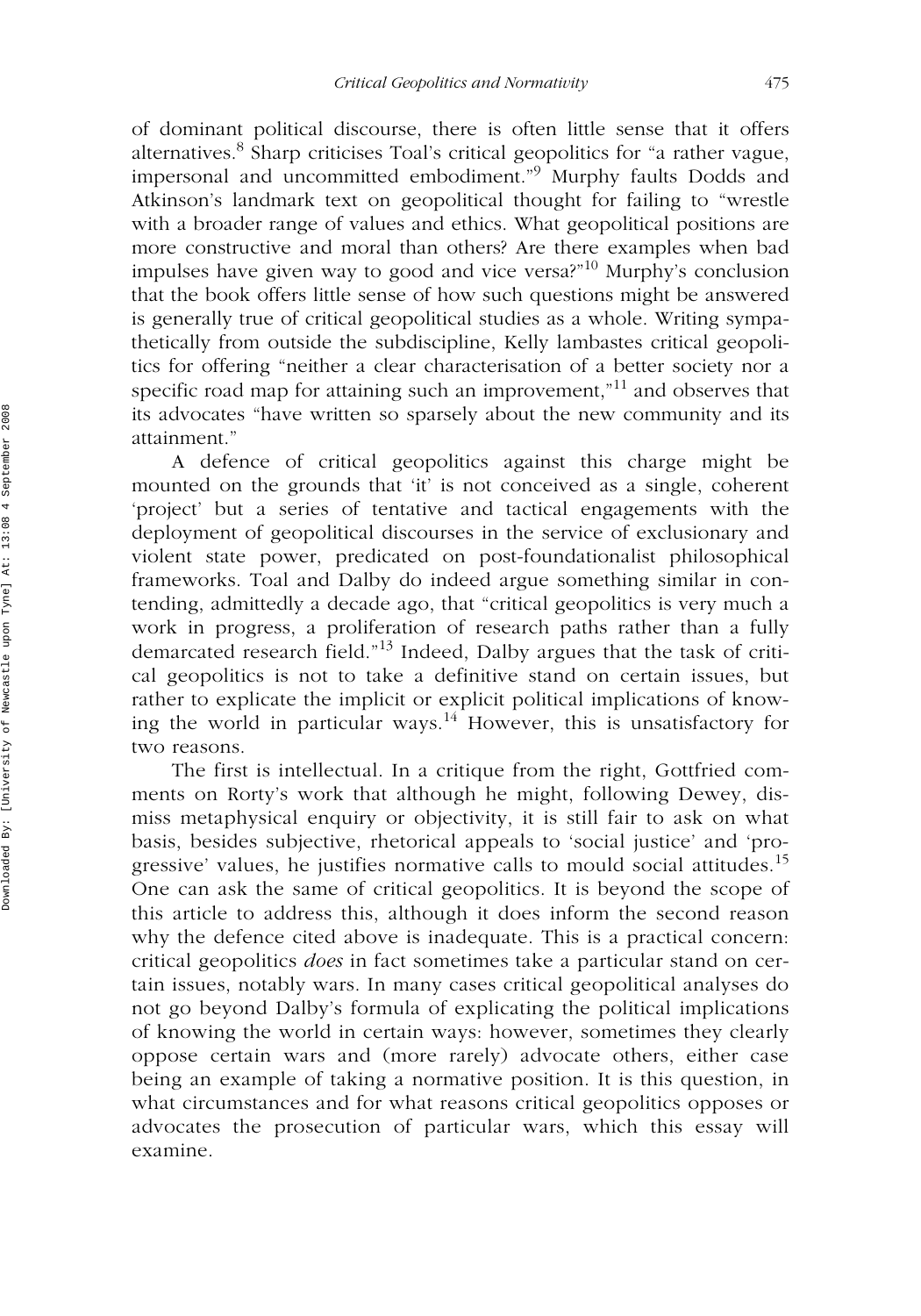#### THE ETHICS OF WARFARE – FOUR TRADITIONS

It is argued thus far that whilst many critical geopolitical texts formally eschew the adoption of normative political positions in favour of espousing intellectual engagements with the production of geopolitical knowledge, this is actually contradicted by both the adoption of strident normative language and, more significantly, opposition to or advocacy of actual wars. This will be demonstrated and explored in the section following this discussion of warfare. However, in order to critically examine geopolitical texts for evidence of their normative engagement with warfare, it is necessary to outline the ethical traditions within which the question of the legitimacy or illegitimacy of warfare has traditionally been considered. This is particularly important as it has not, to my knowledge, been done before within critical geopolitics.

In his classic study, Bainton identified three major Christian European ethical positions on war: pacifism, just war theory, and crusading.<sup>16</sup> This article, however, will use Coates's demarcation of four 'images of war' in his 1997 study *The Ethics of War* – militarism, realism, just war theory, and pacifism.<sup>17</sup> The use of the term 'militarism' is preferable to 'crusading' because it carries less narrow religious connotations, and the category 'realism' is an important counterpoint for understanding both just war theory and the theoretical underpinnings of critical geopolitics.

#### Militarism

The first two images will be passed over relatively quickly, as they are not live options for proponents of critical geopolitics. Militarism is the glorification of war as a good in itself, rather than simply as a means to an end.<sup>18</sup> Bourke has shown in her disturbing study of biographical reflections on warfare, *An Intimate History of Killing*, how frequently soldiers have spoken of taking pleasure in the actual act of killing.<sup>19</sup> However, militarism is usually considered in the cases of ideologies that articulate some form of expressive or redemptive theory of violence, both religious and secular. The classic example cited is the Christian Crusading movement,<sup>20</sup> but over the past century anti-colonial, revolutionary, Islamist, nationalist and state Communist movements have provided numerous examples of the belief that through killing, the mythical body politic/ community can be purified, renewed or glorified, and the martyred individual immortalised. The recurrent appeal of violent revolutionary movements to left/critical scholars notwithstanding, because of its sensitivity to the fashion in which identities are constructed around damaging self/ other dualisms, this ethical position on warfare is not a live option for critical geopolitics.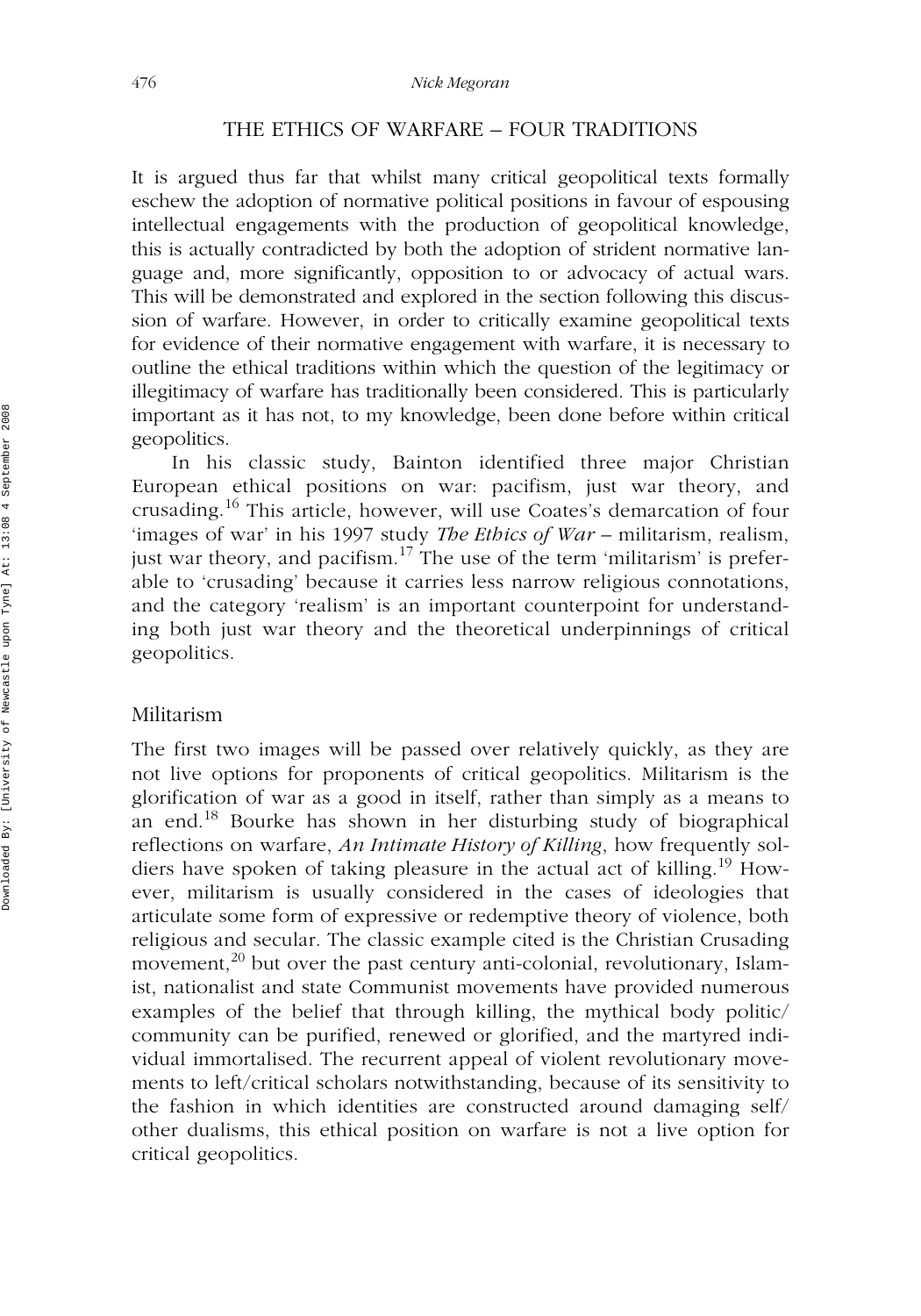#### Realism

Coates' second image of war is *realism*. Whereas militarism sees warfare as ethically positive in some circumstances, realism considers it outside the sphere of ethical reflection by virtue of the constraints of the anarchic international system of states. The essence of this position is distilled in the Latin *inter arma silent leges* 'in time of war the law is silent.' It has been memorably rephrased numerous times in the history of warfare, from the statement by English Parliamentary leader John Hampden (1594–1643) that 'the essence of war is violence, moderation in war is folly', to the quip 'war is hell', commonly (but probably incorrectly) attributed to American Civil War General Sherman. Realism holds that, by the very nature of war, it is impossible to attempt to prevent or regulate it through legal mechanisms, and thus "international space is structured by the conflicting interests of states."21 Realism can be traced intellectually to both Hobbes and Thucidides, $^{22}$  contending that the interests and relative powers of states determine international relations. Codified as a theory of international relations, it is a state-centric paradigm that posits states as the basic unit of an anarchic international system. States are conceived of as rational anthropomorphic entities, with stable and pre-existing identities, motivated primarily by a single drive, the wish to survive.<sup>23</sup> This structure of international politics limits co-operation between nations: units worry about their survival, and this worry affects their behaviour, constraining them from co-operative measures and disposing them to competitive positions: "The international imperative is 'take care of yourself."<sup>24</sup> Realism is the dominant school of thought in US international relations, Schweller arguing that it "remains the most coherent, elegant, and powerful theoretical perspective that addresses the central issues of the field, *viz.*, war and peace, conflict and co-operation."25

In terms of military ethics, this structural theory mitigates against the development of codes and rules to limit the occurrence and destructiveness of warfare as being futile and unenforceable. However, simply because realism sees warfare as being outside the sphere of ethical reflection, it does not valorise it as militarism does. Thus the influential American realist thinker Hans Morgenthau opposed the Vietnam War,<sup>26</sup> and contemporary realist John Mearsheimer opposed the 2003 Iraq invasion, in both cases on the grounds of rational calculation of US national interest.<sup>27</sup>

It is almost unthinkable that critical geopolitics writers would adopt the amoralism of realism as a framework for considering military ethics. Beyond simply an instinctive reaction against 'might is right', critical geopolitics has drawn significant intellectual inspiration and direction from the cognate theories of critical international relations, which explicitly set themselves against realism. Critiquing the basic realist delimitation of the domestic and international as radically different spheres, Ashley contends that "realism is itself the voice of a specific historical mode of international community that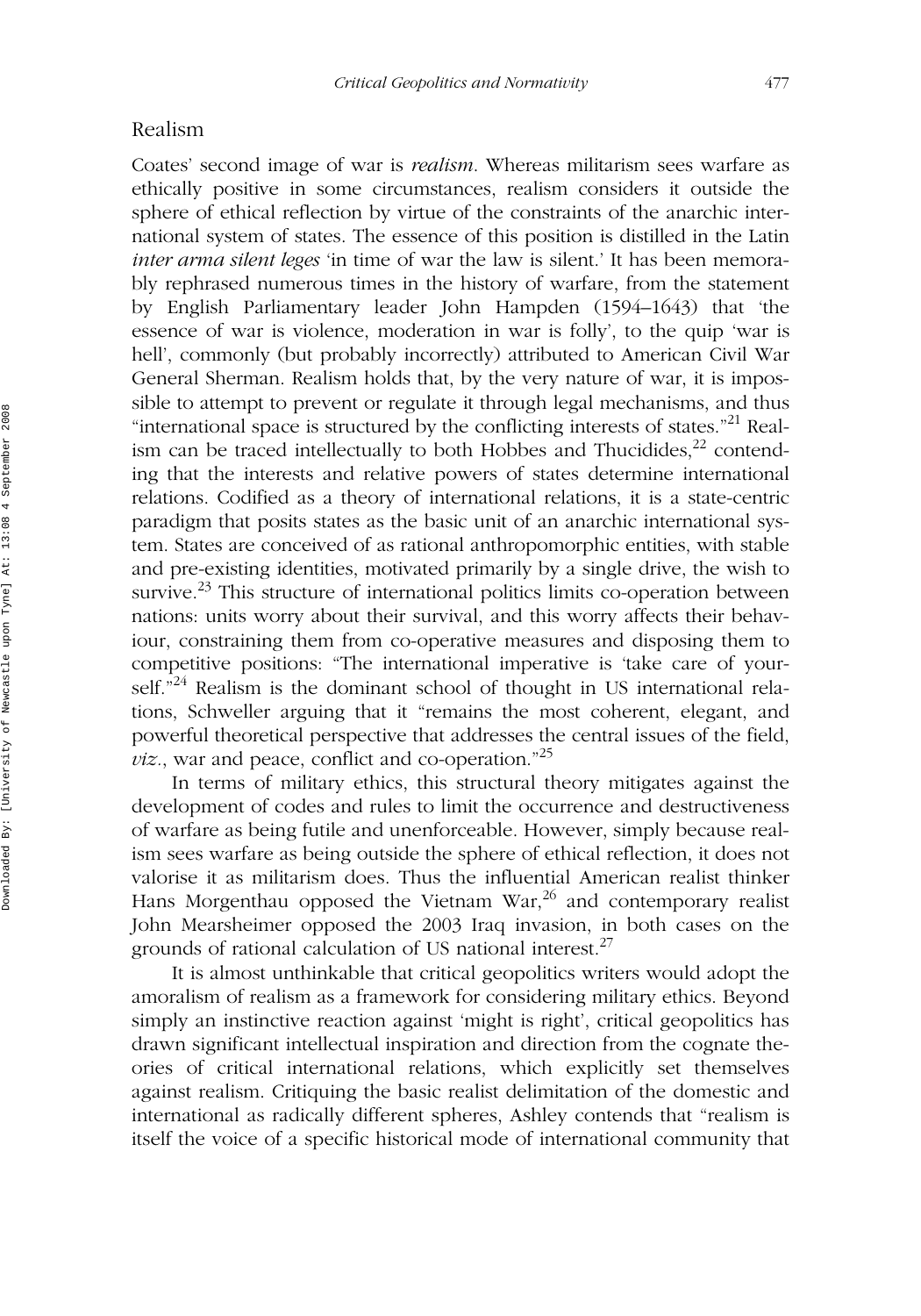has sustained a tentative hold on international political space".<sup>28</sup> Realist thought is thus not an objective uncovering of a given but rather the prevailing subjectivity of a community of thinkers and an instrument of its power. Biersteker and Weber have argued, *contra* realism, that statecraft is less about relations between different state units, as the social construction and reconstruction of those units themselves.<sup>29</sup> As Wendt memorably put it, "Anarchy is what states make of it", there being no logic of anarchy apart from the practices that create and instantiate structures of identity and interests.<sup>30</sup> 'War is hell' is thus not an observation – it is an active justification of contingent behaviour, and a deliberate intervention to delegitimise criticism.

#### Just War Theory

Whereas militarism regards warfare itself as positive and realism as beyond the realm of ethical reflection, just war theory considers warfare as morally wrong but ethically permissible in some circumstances as the 'lesser evil.' Anthropologists have shown that not all human societies have invented social practices of warfare, but those that do tend to develop codes to regulate its conduct. The most important such code to have developed in Europe is known as 'just war theory', and forms the basis of the normative international laws of war that have been created in the past century and half.

Just war theory draws on a variety of cultural influences. Its foundation was laid by Greek and Roman thinkers such as Aristotle and Cicero, who discussed just causes for war and the necessary authority to declare it. The later Roman Christian leaders Ambrose and Augustine adopted and adapted this, somewhat uncomfortably, to Christianity, drawing on both Hebrew and Christian scriptures to add that wars must be fought with the right intention (Christian love for victims of injustice, not vengeance or greed).<sup>31</sup> From medieval codes of chivalry came laws about just conduct in warfare, and the protection of non-combatants. There was no smooth development, and at times just war theory almost completely fell out of fashion, particularly amongst clergy and laity who drew on the apparent nonviolence of the New Testament and early Christian period.<sup>32</sup> However, by the fifteenth century these often contradictory ideas from multiple sources had come together into a broadly recognisable form.<sup>33</sup>

At its best, just war theory is about continual ethical reflection on the morality of a war, and is not a set of boxes that a politician can tick to establish if a war is 'just'.<sup>34</sup> It nevertheless traditionally distinguishes between two sets of rules.35 The first concerns 'just resort to war', or *jus ad bellum*, to establish the criteria by which a war may be begun or joined. Five criteria are commonly advanced. The war must have a *just cause*, that is, self-defence against an unlawful attack, or the righting of wrong, and the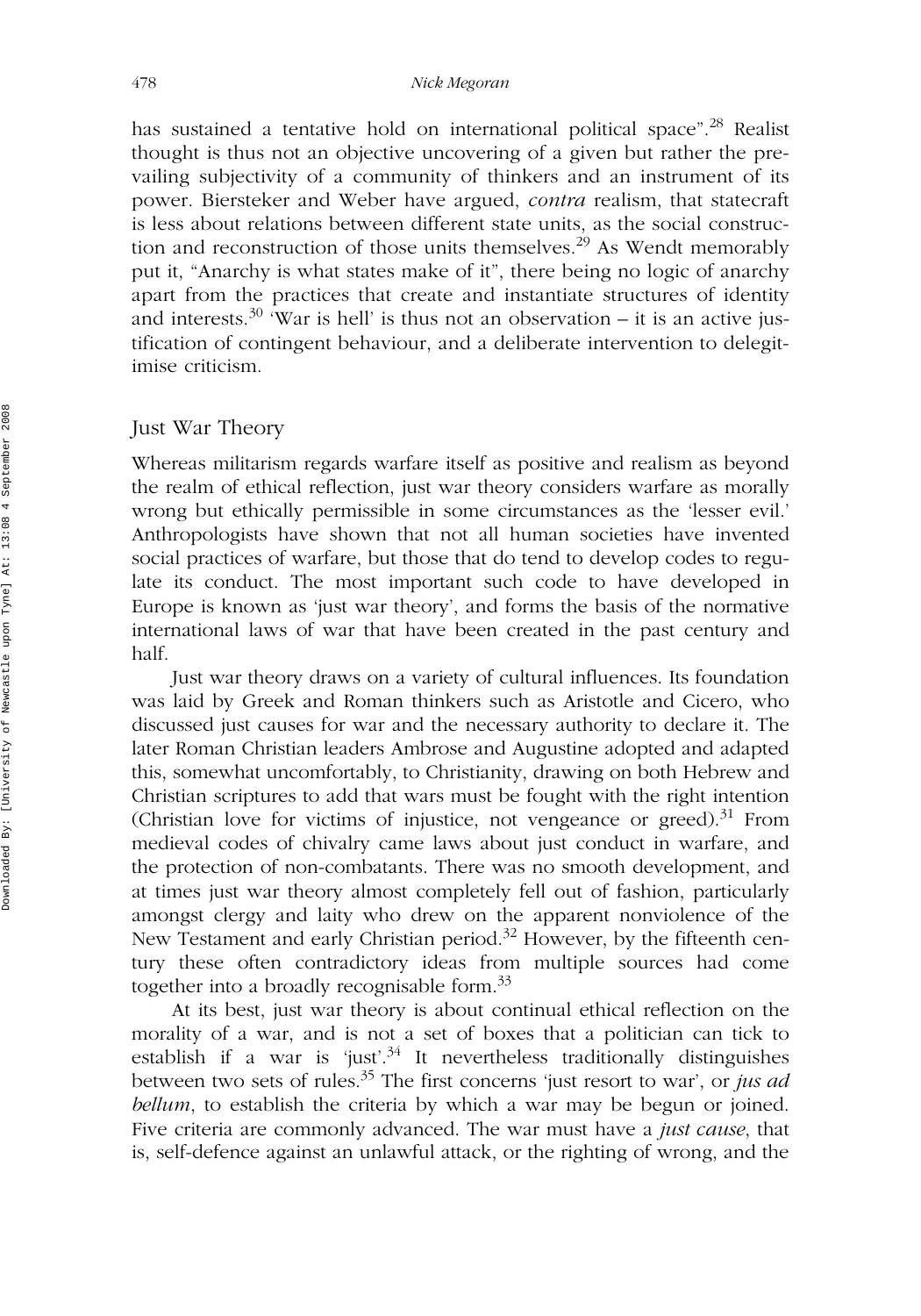re-establishment of peace. A 'just cause' would not include seizing territory or natural resources. Second, it must be waged by a *right authority*. A group of people such as criminals, rebels, or private militias cannot band together and start a war on their own initiative, even if the cause is just. In the contemporary state system as codified by the United Nations, established governments acting in self defence or the United Nations Security Council, are regarded as the only right authorities. Third, the proper authority must have a *right intention*. It is one thing to identify a just cause such as resisting the invasion of an ally, but if the authority is only using that as a mask for the real purpose of securing access to natural resources, for example, then the intention is not just. Likewise, vengeance is not a just intention. Fourth, there must be a *reasonable chance of success*. Even if the intent is just, it is not just to launch a war that has little chance of succeeding, as the expected good results of the war must outweigh the evil of war, that is, the suffering that it brings to all involved. Finally, war must be launched as a *last resort*, when all other avenues of resolving the conflict have been exhausted.

The second set of criteria is known as *jus in bello*, or 'just conduct in war', and is about the actual conduct of war once it has begun. Two requirements are commonly stipulated in this category. The first is *discrimination* between legitimate and illegitimate targets. Thus civilians and noncombatants such as medics and padres are not to be purposely targeted for attack, although if they are killed as the indirect result of an attack on a military target, then that is not regarded as a crime (the so-called 'law of double effect'). Likewise, prisoners of war must not be executed or otherwise ill-treated. Second, force used must be *proportional* to the aim, and only that firepower strictly necessary to secure one's objective must be used – even against military personnel.

Just war theory is a dynamic and evolving tradition, and some thinkers have recently proposed the addition of a third category to these two traditional ones, *jus post bellum,* or 'justice after war'. By this count, a war can only be considered just if the victors put sufficient planning and effort into stabilising the situation and restoring order and well-being after any war, and if they foster processes of reconciliation and forgiveness.<sup>36</sup> Some writers have suggested that this must involve installing functioning democracies.

It should be apparent that these criteria are highly demanding. Even if a war has been justly begun, it may subsequently become unjust by virtue of the way it is fought. Far from celebrating it, the firm presumption of just war theory is against war: 'History knows of no just wars', writes just war theorist and theologian Oliver O'Donovan.<sup>37</sup> It is formulated to aid statesmen and women in practical reasoning in the murkiness and confusion of the real world by providing a moral framework for reflecting on different aspects of war.

From the sixteenth century its development was largely carried forward by secularising (although often still Christian) thinkers, eventually morphing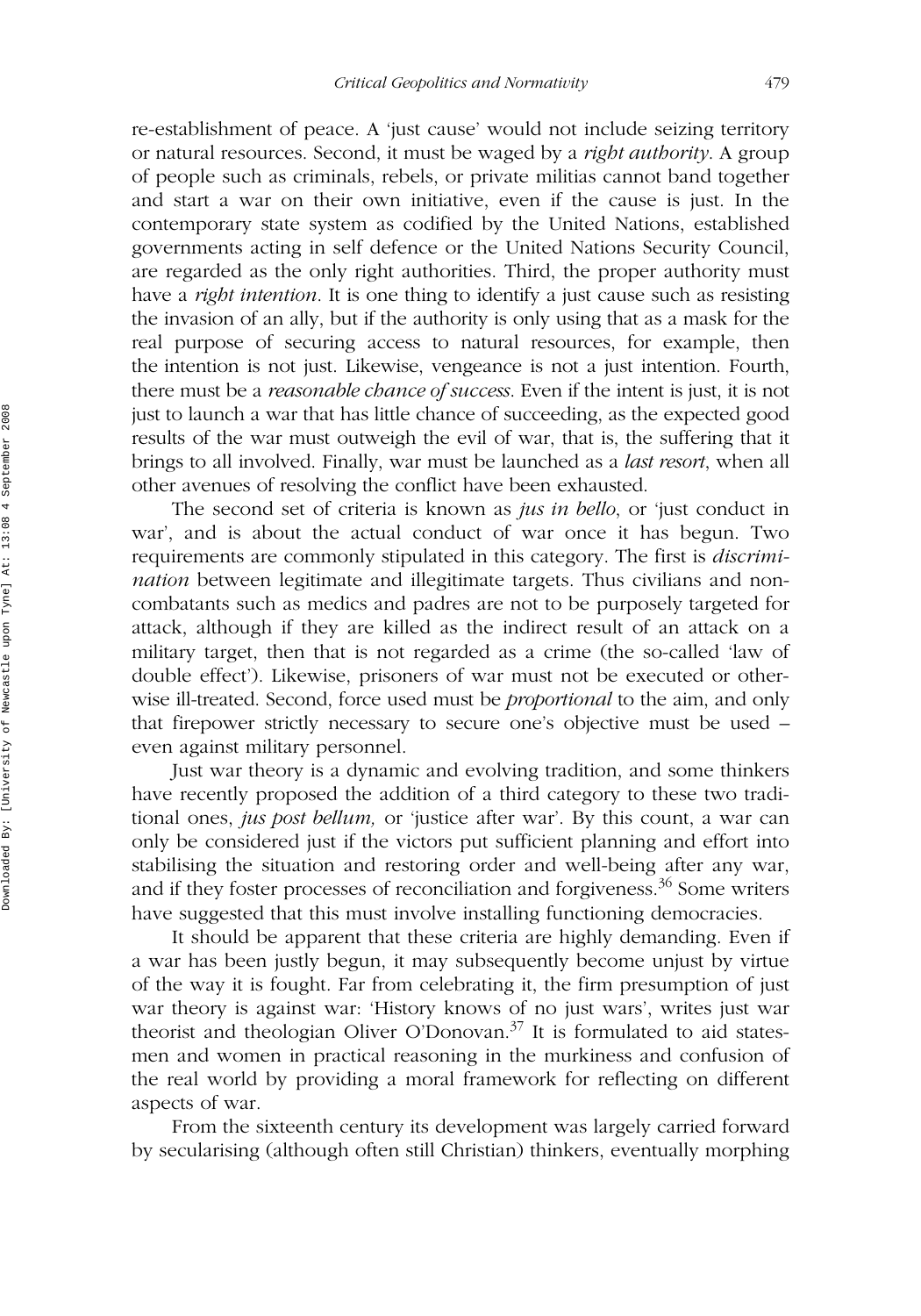into modern international laws on war, such as those arising from the Geneva Conference of 1864, the Hague Conferences of 1899 and 1907, and the covenants and charters of the League of Nations (1928) and United Nations (1945). The end of the Cold War has occasioned a revival of interest in the tradition.<sup>38</sup> The potential nuclear violence of 'Mutually Assured Destruction' rendered reflection on proportionate force redundant (Harvey 1999), but the plethora of smaller 'new' wars, not least the contested concept of 'humanitarian intervention,<sup>39</sup> has occasioned renewed reflection on when wars can legitimately be waged to deliver victims of injustice and oppression in their own states.

Would just war theory appeal to critical geopolitics writers? At first glance, the obvious answer would be no: its origins in classical and modern political philosophy, medieval Roman Catholic theology, and contemporary jurisprudence, bespeak a systematisation and codification that critical geopolitics writers are intuitively suspicious of. However, the label 'just war theory' is a simplification: it refers to a diverse and dynamic set of practices, traditions and intellectual pedigrees – much as 'critical security studies' or 'critical geopolitics' does. Because it is a set of practices and traditions (well illustrated by Kelsay and Johnson's comparative study of Western and Islamic just war traditions $40$ , it does not demand a single foundational metaphysic for its ethic. Indeed, Walzer, author of arguably the most influential modern book on the topic, freely admits that he elides an examination of the foundation of his ethics for the simple reason that he is unsure what that would be, but sees just war as an exercise in practical morality dealing with the messiness of a violent world.<sup>41</sup>

Theoretically, just war theory is explicitly opposed to realism. Just war theory, developed long before the formation of the modern state system, does not valorise state sovereignty. The first chapter of Walzer's book, *Just and Unjust Wars*, a popular and well-written text which occasioned a revival of interest in just war theory within military circles, is entitled 'Against Realism', the book seeking to "recapture the just war for political and moral theory".<sup>42</sup> Likewise, Hayden's advocacy of just war theory on cosmopolitan grounds is premised on the notion that it is impossible to enhance and protect human freedom within the realist paradigm of states as rational actors driven to use force in power struggles under a condition of anarchy, a recipe, she argues, for global insecurity, not security.<sup>43</sup> However, whilst critical geopolitics would be sympathetic to just war theory's rejection of realism, it would be more cautious about its liberal commitment to practices and institutions of 'international society', from which it seeks to retain a critical distance.<sup>44</sup>

At the same time, it is my suspicion (as I shall seek to demonstrate below) that many critical geopolitics writers do in fact operate with an implicit version of just war theory. For example, anyone who regards Britain's declaration of war on Germany in 1939 as just but who opposes its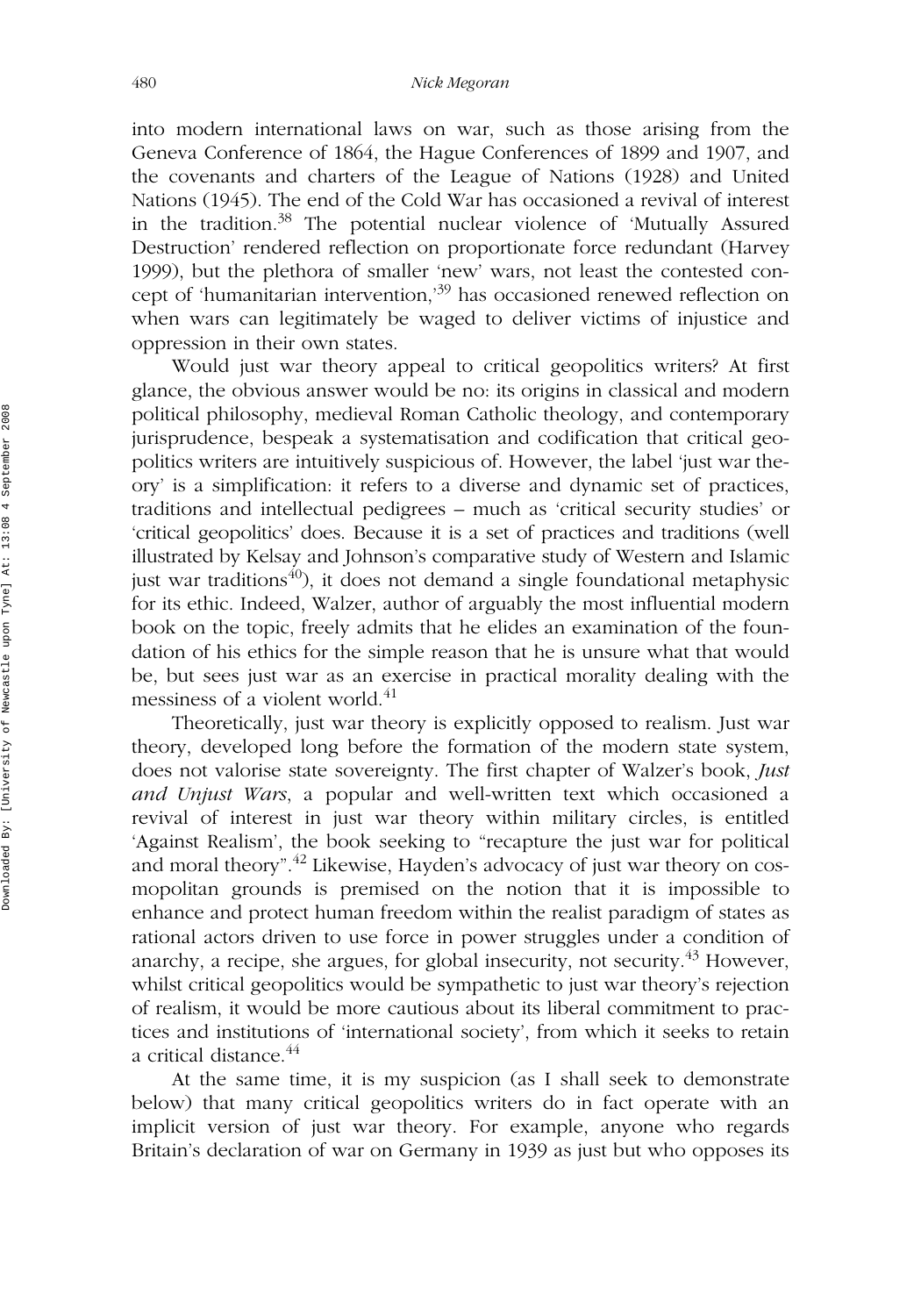invasion of Iraq in 2003 on anything but realist grounds of national selfinterest is already working with at least an ad hoc version of the tradition. The description of a particular war as 'immoral' or 'illegal' betokens the same. Walzer (who himself regarded American involvement in World War II as just but in Vietnam as unjust) contends that, if we reject realism and pacifism, just war theory is unavoidable.<sup>45</sup> If critical geopolitical writers are thus using the theory implicitly, intellectual rigour demands a more explicit engagement.

Nonetheless, at least four weighty objections can be raised to just war theory. The first is that is circular. By definition anyone fighting a war, except perhaps mercenaries, would usually think that it is just. As Christian humanist and Northern Renaissance scholar, Erasmus, argued against just war theory in the sixteenth century, 'just' effectively "means any war declared in any way against anybody by any prince.<sup>"46</sup> Whilst insisting that it provides a non-partisan framework, advocates frequently seem convinced that numerous politically dubious wars fulfil the criteria. This is the conclusion reached by Johnson on the 1991 US war on Iraq,  $47$  Evans on the NATO 1999 attack on Serbia, <sup>48</sup> Cole and Elshtain on the 2002 US invasion of Afghanistan, $49$  and Elshtain on the 2003 invasion of Iraq. $50$ 

The second objection to just war theory is related, being that it justifies the status quo. It allows those countries that have gained wealth by violence and military expansion to stay rich, by preventing those structurally disadvantaged to seek to redress the balance through the same methods. As Griffith observes, Augustine did not generate a theory of just piracy or just revolution: just war theory was shaped by the nature of his allegiance to the Roman empire.<sup>51</sup> That is not to say that it could not be extended to such circumstances: simply that it has not been generally.

Third, just war theory makes disturbing calculations about the relative value of human life. In his defence of just war theory, Evans acknowledges being troubled that whilst the moral equivalence of both sides' soldiers exists in theory, it does not in practice. He gives the example of the 1991 Gulf War, widely considered 'just'. High altitude aerial bombing minimised US casualties but killed untold thousands of Iraqi soldiers.<sup>52</sup> Are their lives worth less than American soldiers? Further worrying calculations are made in rules protecting non-combatants from harm. As Griffith writes, "The effort to differentiate between combatants and non-combatants entails the crude suggestion that, in times of war, some lives are more expendable than others".<sup>53</sup> Such a suggestion should trouble critical geographers.

Finally, by accepting the legitimacy of warfare (albeit in carefully prescribed circumstances), just war theory perpetuates violence in the world. It is not merely that if people know that they can resort to violence if all else fails, they may be less likely to put energy into pursuing risky nonviolent alternatives. Rather, by designating certain actions 'war crimes', war itself is re-embedded as a legitimate activity. Just war theory, according to Griffith,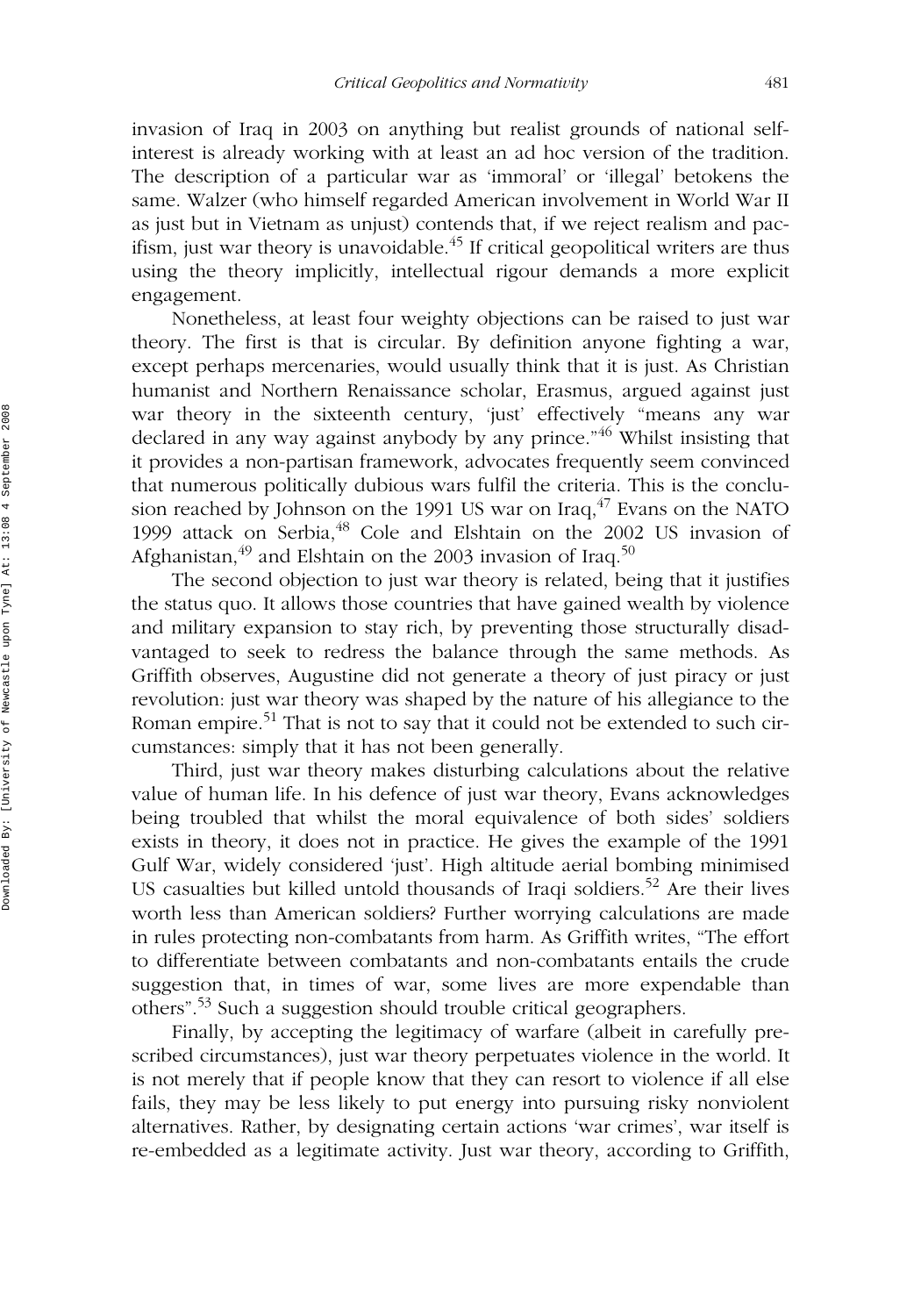is "the cynical compromise of those who would seek to outlaw 'war crimes' without outlawing the crime of war itself" (ibid., p. 5). Thus, whilst just war theory is more likely to appeal to critical geopolitics writers than either militarism or realism, there are compelling reasons to remain wary of it.

#### Pacifism/Nonviolence

Although most societies have developed some form of warfare and some version of just war theory to regulate it, it is also the case that the fundamental legitimacy of its existence has frequently been questioned. Pacifism, Coates's fourth major tradition of ethical responses to warfare, is the rejection of war as a means of resolving international disputes. This rejection may be based upon the pragmatic political calculation that violence is less effective than nonviolence, a personal revulsion to violence, a humanistic optimism that war will disappear as the human race evolves to become more civilised, or a religious conviction that God forbids participation in activities that will destroy human beings who are created with a 'divine spark' (as the Greek philosophers put it) or in His image (in Judeo-Christian thought). Like just war theory it opposes both the valorisation of violence in militarism and the amoralism of realism, and recognises that war is an evil. Unlike just war theory, it does not accept that a 'just war' is a morally acceptable 'lesser evil' in some circumstances. The concept (under different names) has existed throughout the world for millennia, but in the twentieth century it moved from being deployed in an ad hoc manner to being a deliberate and institutionalised tool for social change.<sup>54</sup>

Ironically, whilst also being the intellectual custodian of just war theory, in Europe the Christian churches have long been the major source of thoroughgoing pacifism. The New Testament narrative of Jesus Christ as a 'king' and 'saviour' of his people suffering under brutal Roman imperial rule – and ultimately of all humanity – presents him not as a military leader but as constructing an internationalist community of 'peacemakers' radically opposed to the rule and values of the imperial order yet eschewing political violence as a means of overthrowing it.<sup>55</sup> This 'pacifism' (at the risk of anachronism) was replaced with just war theory as the empire increasingly co-opted the faith from the fourth century onwards.<sup>56</sup> Nonetheless, as Musto shows, opposition to just war theory has been a constant if cyclical theme amongst both clergy and laity throughout (Catholic) Christian history. He collates numerous examples of pacifism from a period considered to be the high point of the 'dark ages'. For example, in 1085, during a century when just war theory was almost absent from theological writing, Husmann of Speyer wrote a pamphlet denouncing the papacy as illegitimate because of its continued advocacy of the theory, declaring, "It is Christian to teach, not to make war; to endure injustice with patience, not to avenge it. Christ did nothing of the kind, and neither did any of his saints." At the time of the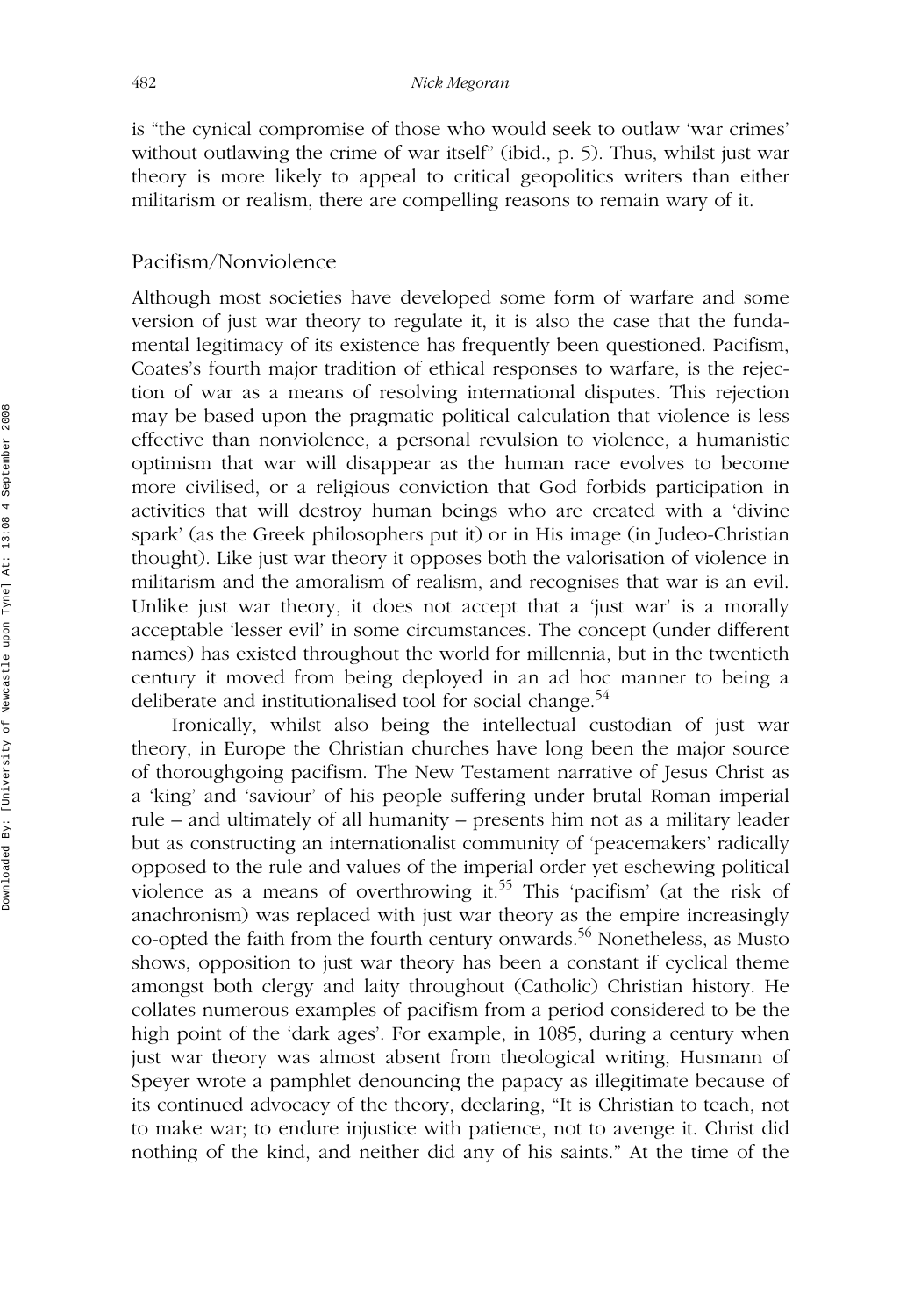early Crusading movement Peter the Venerable, Abbot of Clumy, wrote to Bernard of Clairvaux, who was known for his support of the crusades, insisting that "the Church has no sword. Christ took it away when he said to Peter, 'Put back thy sword.'" At the Plain of Pasquara, Verona, on August 28, 1233, 400,000 people of all classes gathered to demonstrate for an end to all war, opposition to the Crusades, and to call for peace and reconciliation. Whilst not more than 30,000 people were involved in the first crusade, by 1450 600,000 belonged to the pacifist 'third order' of Franciscans. He concludes that such massive popular peace movements might have been more representative of Europe/Christianity at the time than those which espoused just war theory.<sup>57</sup> The Protestant reformation spawned numerous pacifist sects and movements, which have been active in peace movements. A modern example is one of the largest evangelical denominations in the USA today, the Church of God in Christ. Deeply rooted in the Bible-based church culture of the American South, it is theologically and socially conservative, opposing abortion, homosexuality, and the ordination of women. It also abhors war and instructs all its members not to enlist or otherwise engage in acts of war. In March 2003, the church's Board of Bishops wrote a letter to President Bush, opposing the planned invasion of Iraq.

It was in the twentieth century that pacifism/nonviolence mushroomed to become a more significant global political and intellectual force. A number of explanations can be given for this.58 The nineteenth and early twentieth centuries saw increasing resort to nonviolence in successful resistance to European tyrannies, coinciding with the rise of mass democratic nationalist sentiment. The trade union movements provided important mechanisms for resistance. Also significant were the writings and examples of a small number of key thinkers, particularly the Russian radical Christian pacifist Leo Tolstoy, who argued that authentic faith in Christ necessitated a complete rejection of nationalism, the modern state, and the use of violence.<sup>59</sup>

Tolstoy influenced the man who "made the most significant personal contribution in the history of the nonviolent technique,"<sup>60</sup> the Indian lawyer Mohandas Gandhi (1869–1948).<sup>61</sup> Along with his Muslim counterpart, Abdul Ghaffar Khan, $62$  he worked Tolstoy's principles into a set of practices of nonviolent resistance to British imperial rule: practices that were later appropriated by American Baptist minister Martin Luther King Jr. in his civil rights campaign in the USA.<sup>63</sup> 'Nonviolence' has thus emerged as a set of political practices that use multiple forms of protest, non-cooperation and intervention $64$  to achieve political change through nonviolent methods. Subject to codification by Gene Sharp around a theory of violent power as vulnerable due to its dependence upon consent that can be withdrawn,  $65$  advocates claim that nonviolent practices have been effective at bringing down or transforming corrupt regimes.<sup>66</sup> Its advocates also claim that, although an ancient practice, it is a relatively new science. Historians have overlooked it, and "nonviolent strategies have not been developed or analyzed with the same energy and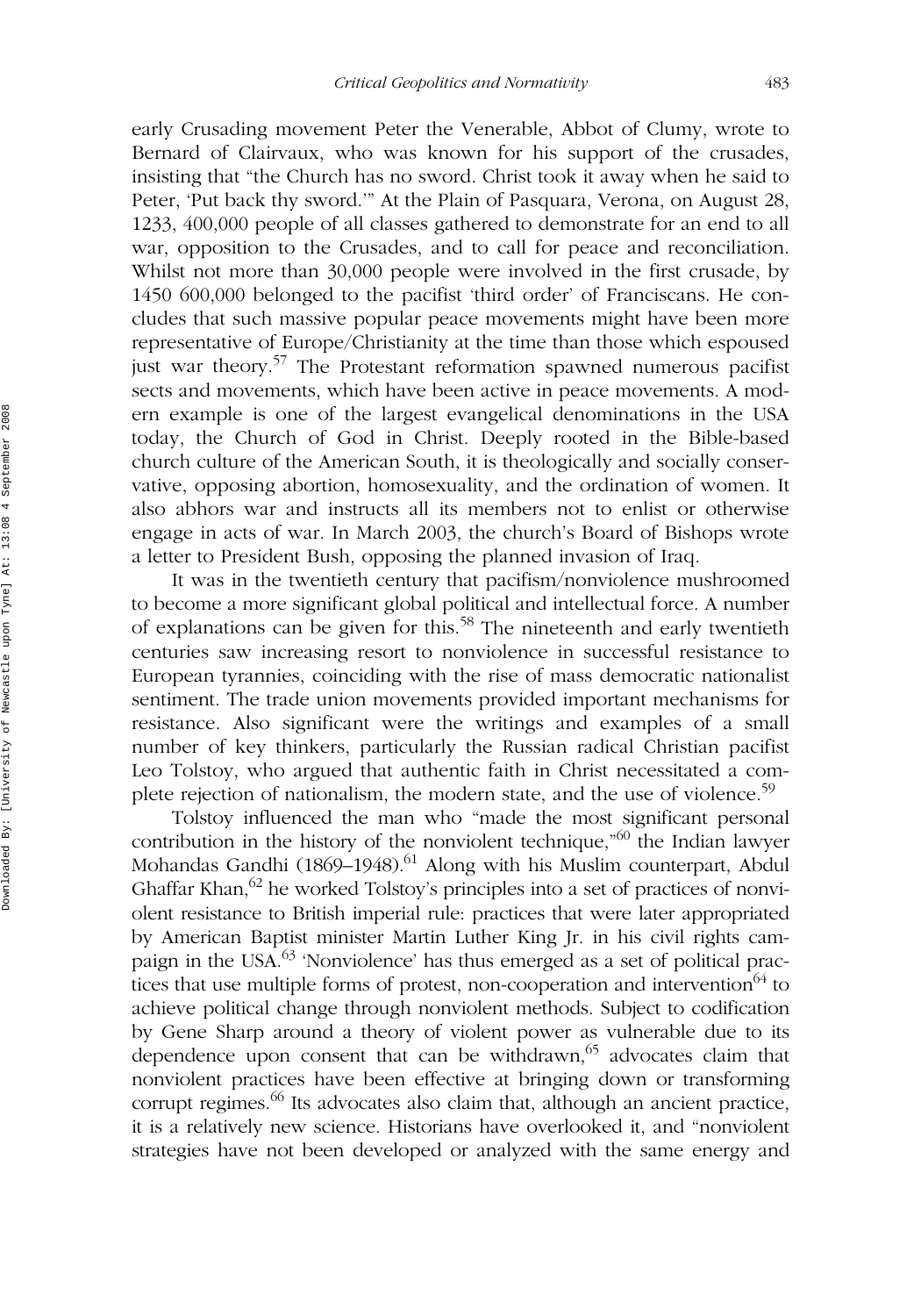resources as military and other violent means."67 Indeed, as Zunes et al. pointedly observe, there is a massive imbalance of resources devoted to war and nonviolence: "We have no large nonviolent academies that parallel our military academies or widespread units of peace brigades stationed to intervene nonviolently in crisis situations."68

This section has thus provided an overview of the four main ethical approaches to considering war. Militarism endorses martial violence and realism locates it beyond the remit of ethical reflection, making both unappealing to critical geopolitics. Just war theory considers warfare the lesser of two evils and necessary to right injustice in some circumstances, and has more to commend itself to critical geopolitics. Indeed, I suspect that the majority of critical geopolitical writers adhere, whether they are aware of it or not, to some variant of just war theory. Pacifism/nonviolence shares with just war theory the rejection of both militarism and realism, but does not regard war as acceptable in any circumstance, seeking instead imaginative nonviolent alternatives to warfare.

Having established this conceptual framework for reflecting on the ethics of war, I will now use it to consider the work of leading critical geopolitical writer, Gerard Toal. In so doing, I will attempt to ascertain which of these positions he adopts, and what the consequences of this are.

#### GERARD TOAL AND THE MORALITY OF WARFARE

In order to explore the relationship between critical geopolitics and Coates's four traditions of moral reflection on warfare, I will consider the writings of Gerard Toal (Gearóid Ó Tuathail) on America and post–Cold War wars in Iraq and Bosnia. This is not to single Toal out for particular criticism. On the contrary, I have enormous respect for the extent and thoroughness of his scholarship and his determined refusal to divorce theoretical rigour and empirical depth from political and moral reflection. Indeed, it is precisely because of this that I have chosen to focus on his writing. It is particularly appropriate for this study because he has written extensively on American (non)engagement in more than one war (Iraq and Bosnia), has identified the need to take personal positions, and has reflected on the moral challenges facing students of critical geopolitics. He has also taken the bold step of not merely opposing certain American wars (which is easy to do in the contemporary left-liberal academy), but actually advocating at least one other. Infused as it is with theoretical sophistication, there are no doubt many valid ways to understand Toal's project. Here I will read his work on Iraq and Bosnia as a sustained study into the ways in which geopolitical reasoning facilitates America's acquiescence in violence through the "social suppression of moral responsibility". $^{69}$  In the former case, this was a public acquiescence to their government's violence against Iraq; in the latter, a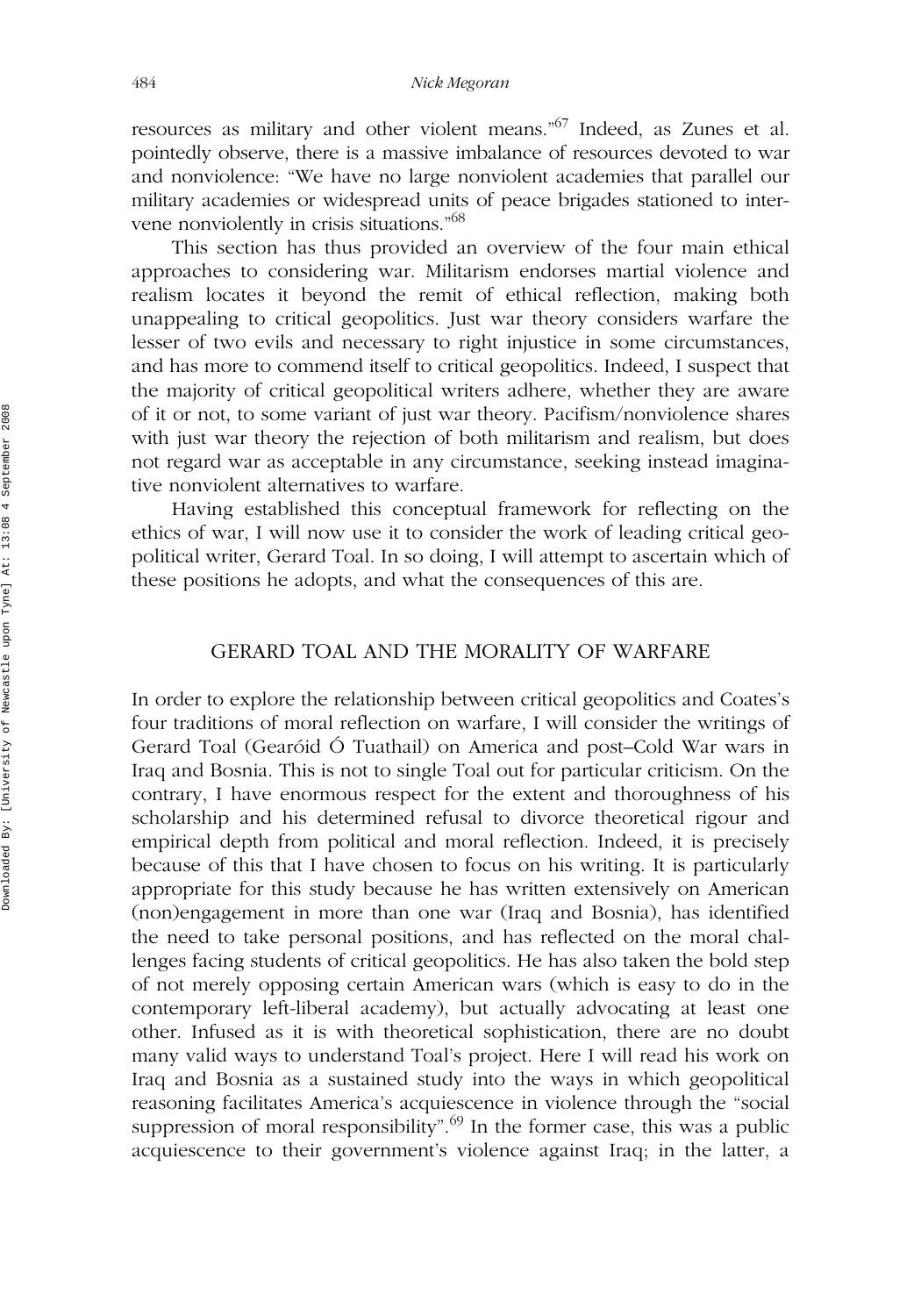public and political acquiescence through inaction to Serb violence. For the purpose of this article, his relevant texts have been examined to identify when and how they make normative judgements about war, and how they relate to Coates's four traditions.

#### Iraq

Toal's 1993 paper, 'The Effacement of Place', was his first study of US foreign policy towards Iraq. He asks how and why the 'Gulf Crisis' of Iraq's invasion of Kuwait in 1990 morphed into the US-led attack on Iraq in 1991. Regarding the explanation of oil security as inadequate, he considers President George H. W. Bush's geopolitical reasoning about a 'new world order' as revealing of geopolitical assumptions that embed and facilitate Republican party political ambitions. He devotes particular attention to the way in which the 'chronopolitics' of military technology, and novel forms of electronic media presentation of the war, created a new sense of immediacy to the conflict that eviscerated knowledge of the real destruction being caused, thus facilitating public acquiescence in the war.

Toal is clearly extremely angry about and hostile to the US attack on Iraq, describing it as "a techno-frenzied slaughter" which "does not deserve the name 'war'".<sup>70</sup> What is the basis for his opposition, and on what grounds does he articulate this?

Toal's opposition to the war appears to be based on two central factors that reappear in places throughout the text. The first is the scale of killing by the US military. He begins his essay by referring to estimates of between 100,000 and 150,000 Iraqi dead and to ongoing fatalities ("mostly children") caused by the direct assault and sanctions, contrasting these to the "remarkably low" American losses of 148 dead (ibid., p. 4). This "grim balance sheet" means that "geographers have a moral and political obligation to confront and challenge" the way in which the war was presented by politicians, experts and the media (p. 4). He describes the war as a "technofrenzied slaughter" (p. 5), and "carnage" (p. 25). He regards casualty figures as a self-evident demonstration that the war was wrong, but does not expound or develop any form of argument around this simple presentation of numbers. Clearly, numbers do not speak for themselves and many people regard the war as legitimate in spite of these figures. As he does not develop an argument, it can only be speculated as to why he considered these figures so adequate to make a case that no further comment was needed. There are three possibilities. The first is a romantic notion that the relative scale of losses on each side shows the Americans had an unfair advantage by virtue of technological superiority, and the war would have been less objectionable had losses been more equal. However, as he goes on to critique American motivations for the war, this is unlikely. The second possibility is that Toal is adopting a pacifist critique of war, that all killing is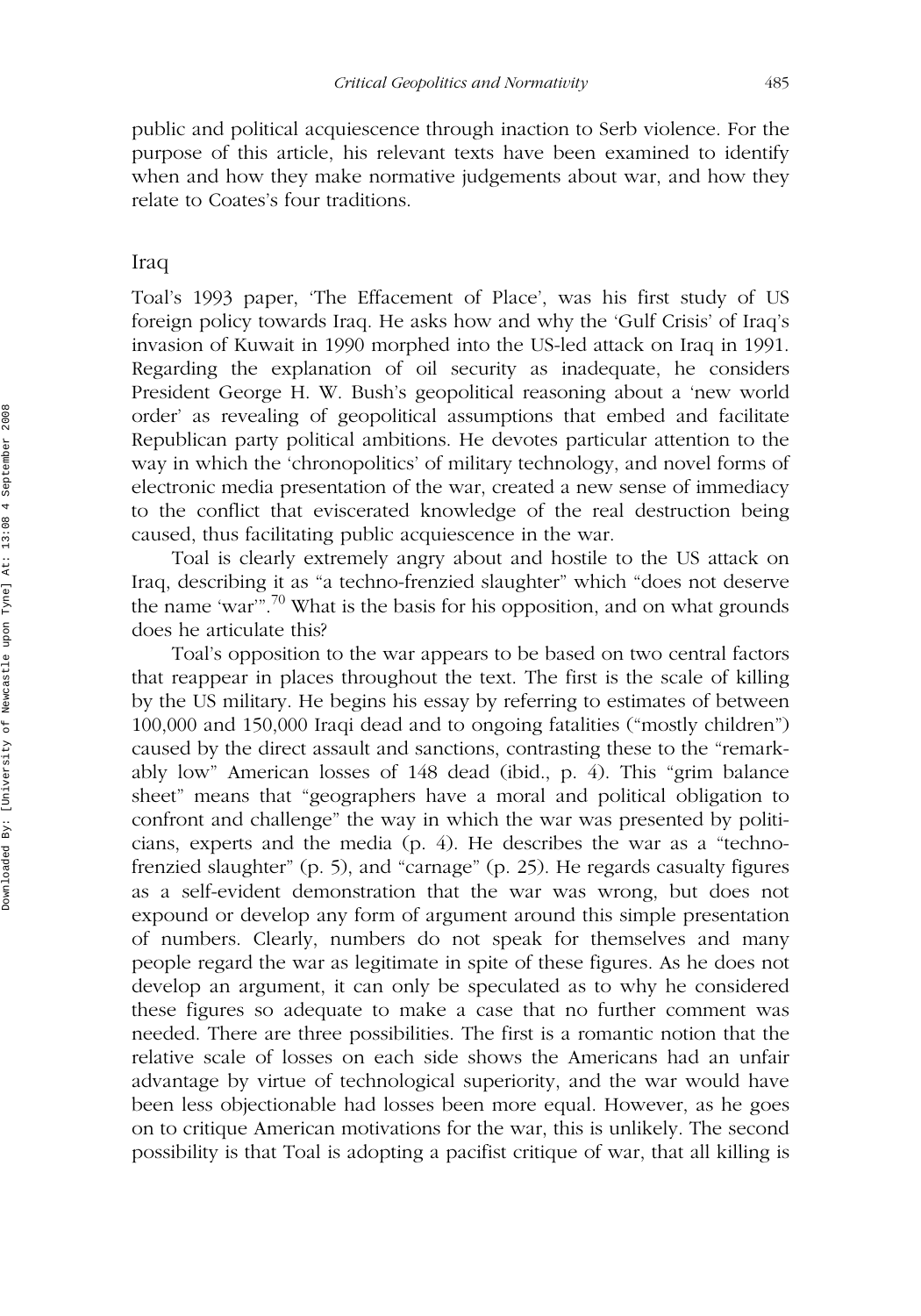wrong and therefore mass killing simply demonstrates that this particular misadventure is consequently even more horrific and despicable. The third is that this killing was reprehensible because it caused massive suffering to civilian populations (in particular, he mentions the deaths of children (p. 4) and the Al-Amiriya air-raid shelter bombing on February 13 (p. 25), and because it caused an unnecessary number of Iraqi military deaths. These objections would correspond to the *jus in bello* ('just conduct in war') criteria of *discrimination* and *proportionality.*

Toal's second major objection to the war is that American motivations were illegitimate. Adducing evidence from various sources, he contends that the Bush regime's justification of the war as necessary to protect 'Western interests' in the form of Saudi Arabian security and access to oil reserves (pp. 11–13) do not stand up to critical scrutiny. This argument is largely based on both the weakness of the Iraqi military, the lack of evidence of a threat to Saudi Arabia, and on Saddam Hussein's historic willingness to deal with the West.

Instead, he sees the primary motivation as being the shoring up of both the Republican Party's domestic hold on power, and The United States' global geostrategic location and identity. Cold War discourses of danger, he argues, afforded the USA an "identity, authority and role" (p. 7) as leader of the civilised world against a multitude of insidious threats (pp. 12–13). The Cold War assured the USA of a hegemonic position with potential capitalist rivals such as Germany and Japan subordinated to the USA in a network of anti-Communist military alliances. The Soviet threat narrative also disciplined the domestic order, Ronald Reagan having demonstrated the utility of masculinist nationalist 'Cold Warrior' bravado. The end of the Cold War thus threatened the global hegemony of the USA and "the lock of the Republican Party on the White House" (p. 7). Thus "traditional anti-communist threat narratives had to be rewritten", Saddam Hussein comfortably filling the discursive void. Hussein allowed the Bush administration to represent itself as the guardian of global law and order in an "unconscious fantasy drama" (p. 13).

This objection, or rather set of objections, can be located within just war theory's *jus ad bellum* ('just resort to war') set of criteria, namely *just cause* and *just intention*. Toal is arguing that there was insufficient evidence to justify the attack in terms of the causes of either the defence of Saudi Arabia or access to oil supplies. He is also suggesting that, whatever the ostensible cause, a more significant 'intention' was the shoring up of the USA's global identity and role following the end of the Cold War. His indication that these factors may be "unconscious" clearly stretches the meaning of the word 'intention'. However, in Toal's account of the war they act as the more efficacious and significant explanations. This point will be returned to in the discussion below.

Although he devotes substantial space at the end of his paper to considering them, I do not regard his discussion of the 'chronopolitics' of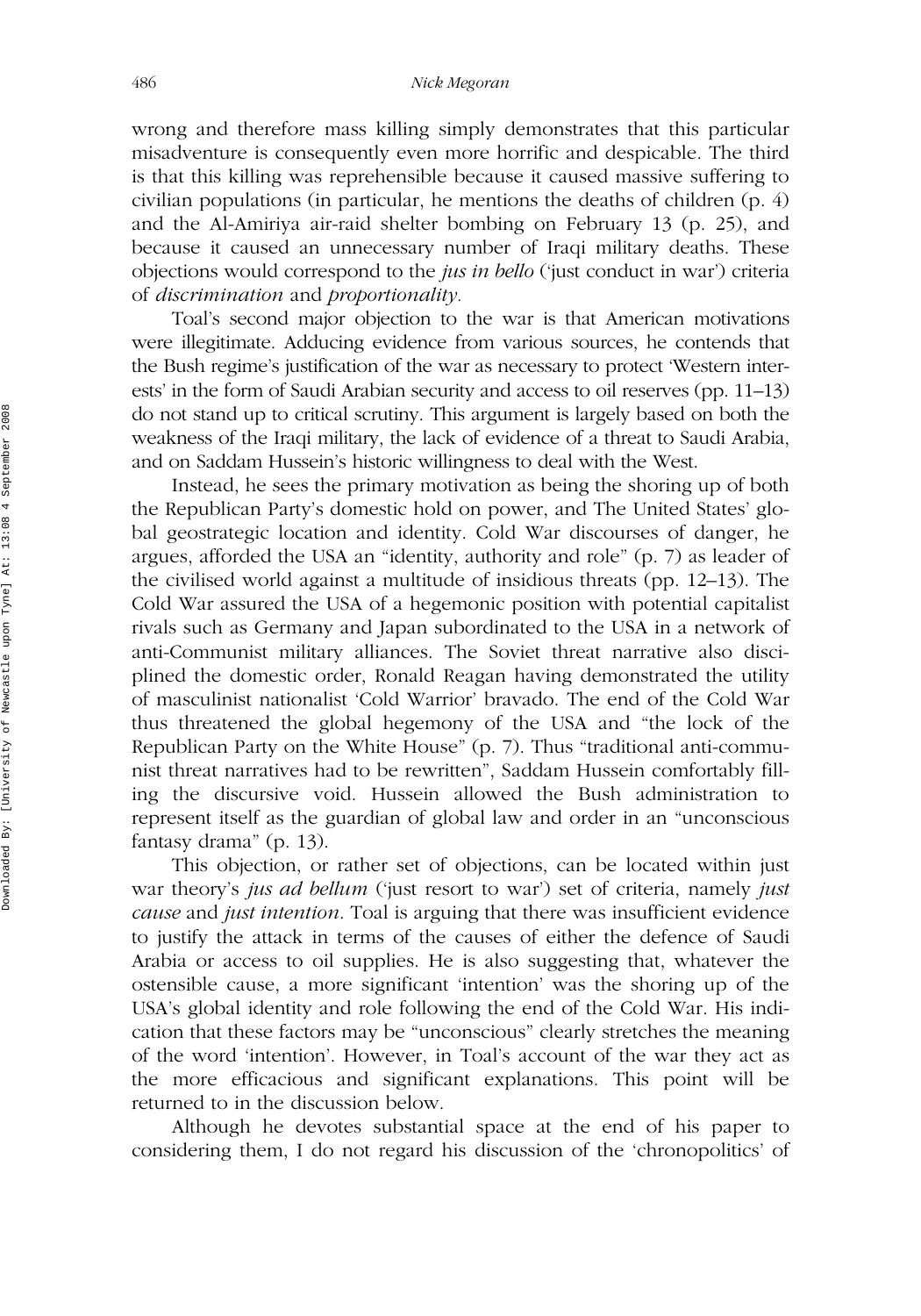military technology and the manipulation of the war by US politicians and media through new forms of broadcasting as being substantive grounds for Toal's opposition to the war. As already cited, Toal begins his paper by arguing that *because* there is such a "grim balance sheet" geographers must *therefore* "confront and challenge the strategies by which the war was given to be seen" (p. 4). He is contending that, having once established that the war is illegitimate, it is therefore necessary to unmask the ways in which it was presented, and this element of his paper is therefore not central to the discussion of his normative commitments.

Toal's second paper on Iraq, published a decade later, '"Just Out Looking for a Fight": American Affect and the Invasion of Iraq' mirrors his first. An angry reaction to the 2003 American invasion of Iraq, it essentially explores how President George W. Bush was able to legitimise his controversial invasion of Iraq. His answer is that a 'Jacksonian' "triumph of affect over intellect in American foreign policy", $71$  which Bush and his supporters were able to skilfully manipulate and channel, allowed him to attack Iraq on the basis of tenuous claims that it was a campaign in the 'war on terror' launched in response to Al-Qaeda attacks in the USA in September 2001.

As with his previous paper, he begins by citing figures for Iraqi dead in the war. He dismisses Bush's cited reasons for the war, claiming that there is no evidence of links between Saddam Hussein and the 9/11 attackers, and that Hussein was sufficiently deterred from using weapons of mass destruction (p. 857). He asserts that the "veracity of [the Bush Administration's] claims and the legitimacy of its actions were widely questioned and challenged" (ibid.), "there is not convincing evidence" for the necessity of the invasion (p. 864), and that this central premise of Bush's rationale "was unconvincing to most members of the international community and remains unproven" (p. 866). He finds the national-security rationale "questionable" (p. 857), and continues that "the US decision to go to war with Iraq was remarkable for the incoherence, inconsistency, and illegitimacy that dogged it" (p. 863).

Rather, he regards the American invasion of Iraq as being driven by two factors. The first is a desire to "avenge 9/11" (pp. 859, 868), and the second to perpetuate American global hegemony in the fantasy world where America is forever the "sole remaining superpower" (p. 868). This latter factor is tied up with securing Republican Party electoral success in 2002 (p. 866) and 2004 (p. 868), and with an "entrenched economy of defence appropriations" (p. 868). Thus, based largely on a discussion of whether the USA had just causes and intentions, Toal argues, the war was "illegal" (p. 857). Most of the paper is devoted to explicating how Bush was able to channel affective energy latent in the aggressive, masculinist, militaristic (geo)political culture of the USA.

In spite of the more polemical tone struck in the second, the two papers are remarkably similar. Each articulates strong opposition to the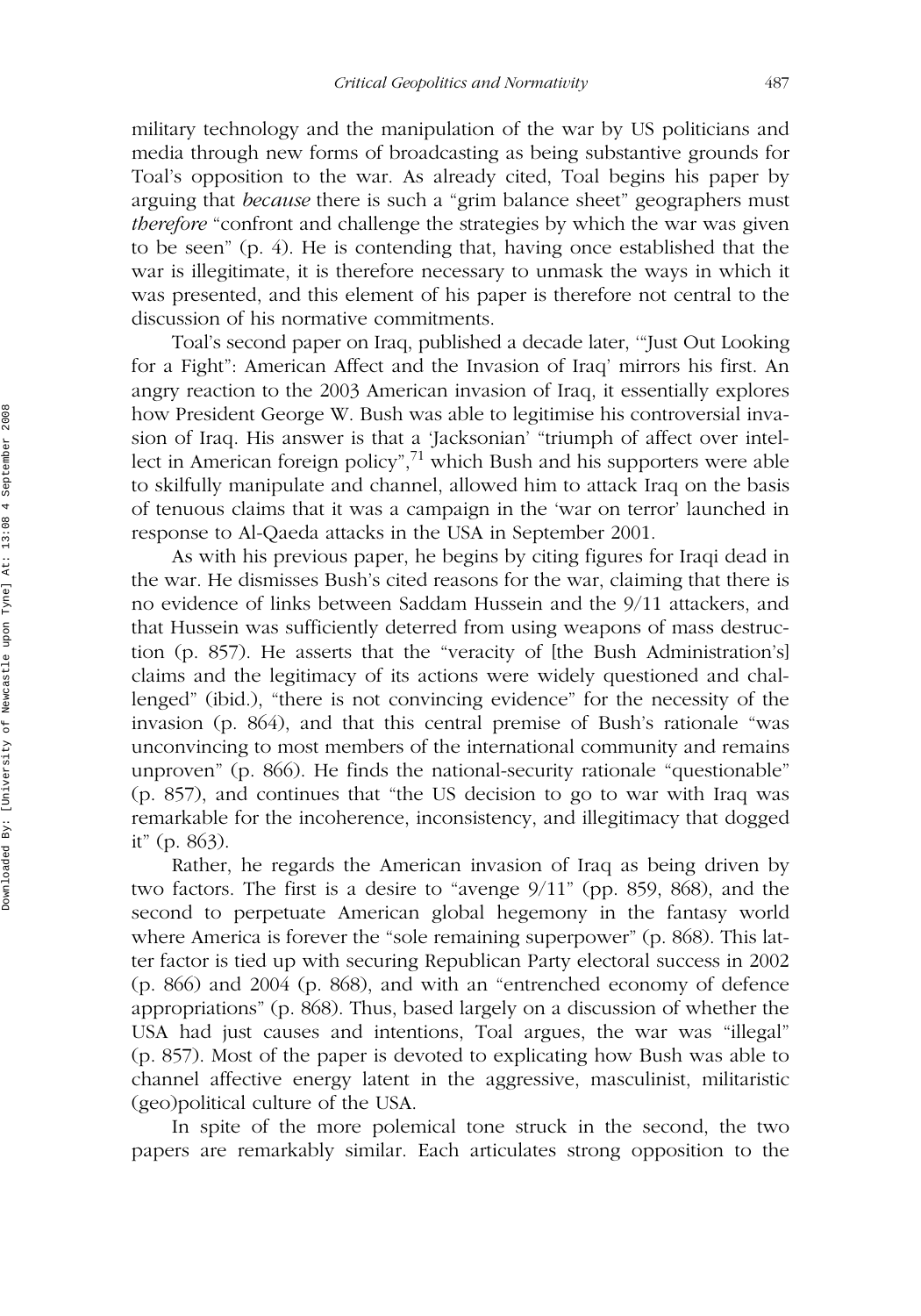respective Bush attacks on Iraq. Each grounds this opposition in a statement of fact about Iraqi war dead that Toal apparently expects to be taken as indisputable evidence for the wickedness of the wars. Each disputes the legitimacy of the wars by questioning both the causes adduced by America and the intentions of the Bush regimes. The weightiest discussion in each paper is a theoretically rich deconstruction of the ways in which the US government was able to obtain popular domestic support for these wars.

Returning to Coates's taxonomy of ethical approaches to war, in which category can Toal's critique of the Iraq wars be placed? Certainly not militarism: Toal is horrified by the death caused by American forces in Iraq, and detests the "cabal of restless nationalists immersed in an anti-intellectual culture of affect and aggressive militarism" whom he claims lead the US military p. 857). Nor is he a realist – his texts are permeated by the belief that the US's wars can and indeed must be subject to moral scrutiny. His apparent assumption that incidence of Iraqi deaths be read as demonstrative of the illegitimacy of the wars could be seen as part of a coherent pacifist commitment to nonviolence. However, there is no other evidence to support this.

Rather, Toal's opposition to the Iraq wars can, I believe, be squarely located within the traditional domains of moral reasoning demarcated by just war theory. These may be *discrimination* and *proportionality*, but as his conviction is that the wars were unjust in the first place, unsurprisingly his objections fall in the *jus ad bellum* set of criteria. Most attention is given to discussions clearly identifiable as *just cause* and *just intention*. Tellingly, he describes the second Iraq war as "illegal": assuming that he is not deploying this phrase either loosely or tactically (a reasonable assumption in the case of a writer who chooses words carefully and precisely), it reveals belief in some form of normative judicial codes or practices to which states must submit for scrutiny their military actions.

#### Bosnia-Hercegovina

Toal's ethical position on warfare developed in his Iraq articles can be clarified by comparison with his writings on the war in Bosnia-Hercegovina. In a series of articles "torn between anger and academia", $^{72}$  he explores geopolitical representations of the war that began in 1992, and their implications. Mapping the conflict in World War I terms as a futile ethnic quagmire, or scripting it as a World War II–type Holocaust, had profound implications for the position that British, continental European, and American governments adopted.<sup>73</sup> Although certain journalistic reporting of Serb atrocities against Muslim and Croat populations disturbed the hegemonic geopolitical framing of Bosnia-Hercegovina,<sup>74</sup> the British government's portrayal of the conflict as a 'humanitarian disaster' rather than an aggressive war against the Bosnian government informed a non-interventionist approach that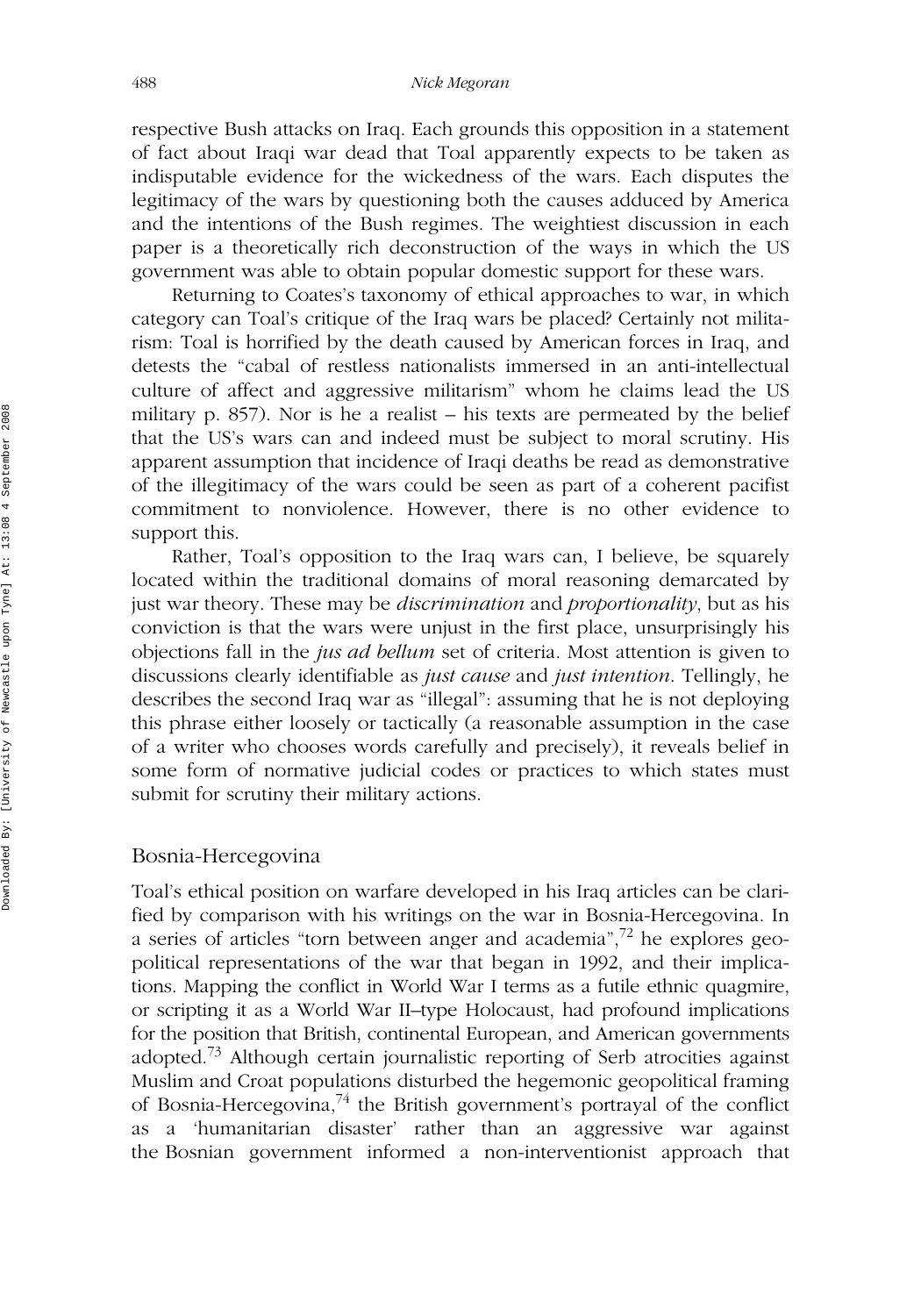facilitated Serb genocide.<sup>75</sup> It is striking, contends Toal, that although Iraqi aggression towards Kuwait in 1990 and Serb aggression towards Bosnia-Hercegovina from 1992 were both challenges to President George H. W. Bush's 'new world order', the first was presented as 'vicious aggression' that 'will not stand' and met with a military intervention, whereas the second was tolerated as a 'humanitarian disaster'.<sup>76</sup> Using the language of normative codes of war, Toal regards Serb genocide in Bosnia as "a war crime",77 and sees political and economic hope for the republic by embedding in the European Union's economic and political supra-state structures. The violence of the Bosnian war was brought to an imperfect halt by an eventual American-led NATO attack on the Serbs in 1995, and Toal's work implicitly questions the reasons why such a 'military intervention'<sup>78</sup> (Ó Tuathail 2002: 603) was not seen as an option in the years before then. Indeed, he admires Simm's book on Bosnia for showing how "the case for limited military intervention on behalf of the Bosnia government was denied, ignored and suppressed by a host of British politicians and experts" (Toal 2004: 495). The implication of Toal's corpus on the Bosnian war is that America (and its allies) should have undertaken a "military intervention", to use Toal's euphemism, sooner. Indeed, he makes this explicit: "Bosnia required selfless intervention in the name of universal human rights".<sup>79</sup>

In what tradition of ethical reflection on warfare is Toal's Bosnian work located? Again, he despises the militarism of the Serbs, and scorns the realism of "Western military and diplomatic leaders [who] tended to reason in a *realpolitik* manner", concluding that it is not justice but rather the relative military weakness of the Bosnian Muslims vis-à-vis the Serbs that should be allowed to dictate the outcome of the conflict. $80$  Clearly, in advocating an American attack on Serbian forces, he is eschewing pacifism/nonviolence. The framework that he appears to be using in reflecting on war and responsibility in Bosnia is the just war tradition. He most frequently uses the *jus in bello* criteria of discrimination. The Serbs committed "war crimes" and "genocide" – illustrated throughout his articles with vivid and shocking descriptions of civilians being shelled, raped, executed, and forced from their homes. In righting wrongs and protecting the innocent, the Americans and their allies had a *just cause*, and would have been just in fighting a war so long as it had the *right intention* ("*selfless* intervention", emphasis added); indeed, they *should* have fought a war, which is another implication of just war theory.

#### Discussion

Of the four broad traditions of thinking about war identified by Coates, this analysis of Toal's writing on the Iraq and Bosnian wars locates them in the normative just war theory tradition. He opposed the US's wars on Iraq, largely on the basis of the criteria of *just cause* and *right intention*, although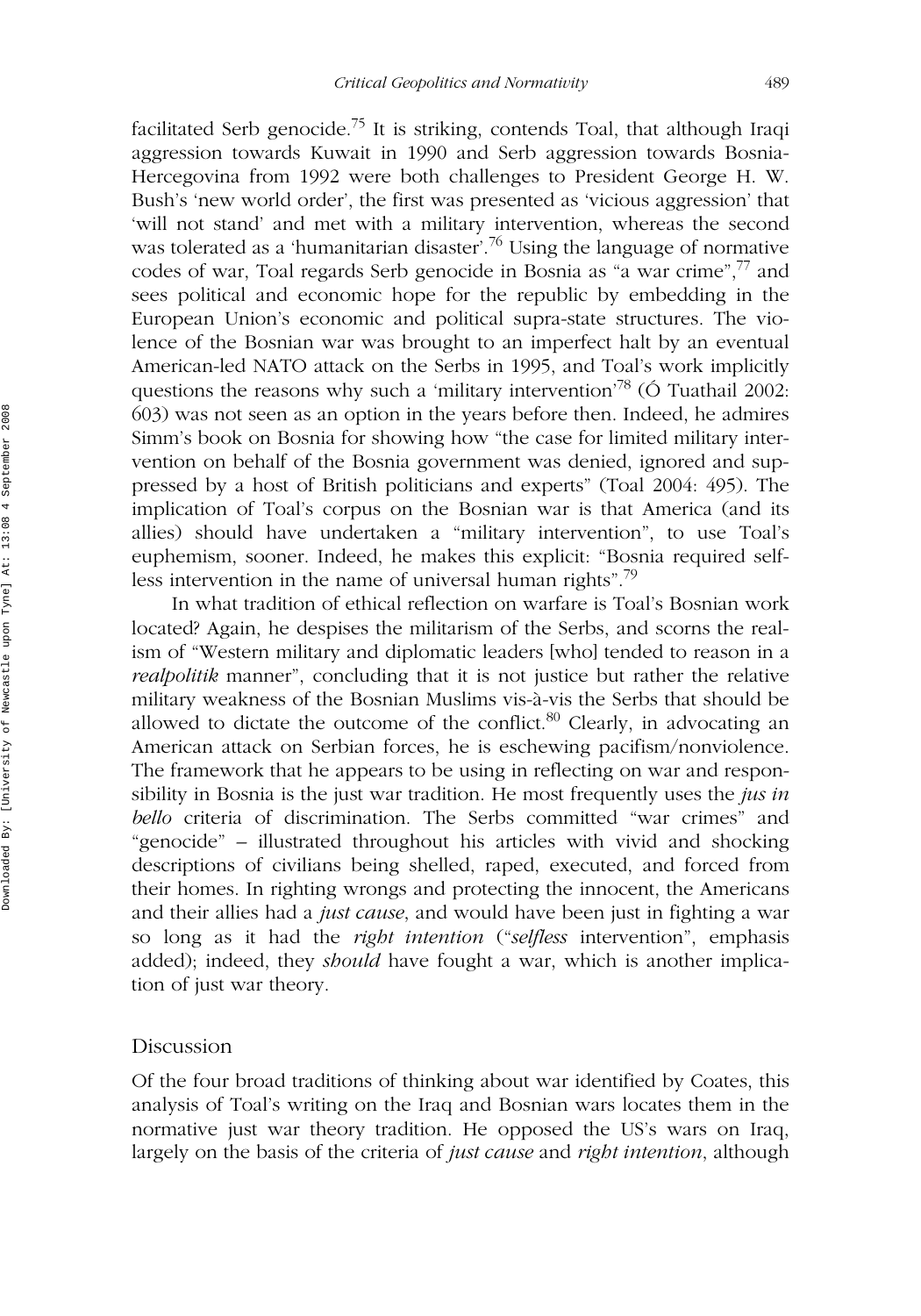*legitimate authority* (George W. Bush's war "flouted international law"81), *proportionality* and *discrimination* also played a role. He opposed the Serb war on Bosnian Muslims largely on the grounds of *discrimination*, arguing that their deliberate targeting of civilians constituted a severe transgression of the war codes, but also implies that they had neither *just cause*, *right intention* nor *legitimate authority* to begin the war. He advocated an American war on the Serbs on the basis of *just cause* and *right intention*. His use of social theory (including critical geopolitics, discourse analysis, chronopolitics, and affect) does not apparently inform these moral judgements but follows on from them, being used to expound and expose how what he considers to be unjust wars were facilitated and legitimised, or necessary just wars avoided.

Toal himself, however, never explicitly uses the categories of just war reasoning. Indeed, he appears sceptical about the concept of "just war", noting that the "mythic narratives" of World War II as such a war were nostalgically re-scripted by President Bush in justifying the attack on Iraq.<sup>82</sup> Nonetheless, as this discussion shows, I contend that his work is dependent upon them. This contradiction is problematic for a number of reasons.

Firstly, there is potential confusion about the purpose of his writing because whilst it might appear that his opposition to the Iraq wars is based on his theorisation of the chronopolitics of military technology, critical geopolitics, electronic media representations of war or affect, this is in fact not the case. However, in response to this, it could be said that as all theory is situated, if it is understood that Toal deploys it tactically in support of antecedent moral and military judgements, rather than being informed by it, this confusion can be avoided.

Nonetheless, secondly, Toal's analysis can still be turned upon itself. The success of a US-led war for "universal human rights" could keep arms producers in business, and bolster the reputation of the military and the electability of the politician who risked prosecuting it. It could provide America with the Other of new dangers and bogeymen, useful in reasserting its "identity, authority and role" in a world that is harder to discipline with the end of the Cold War. Toal's selective support of US wars, if not inconsistent, certainly blunts his critique of the Iraq wars and demands a more sustained and coherent justification for the positions that he adopts.

Thirdly, and more seriously, his unacknowledged and selective deployment of just war criteria leads to a lack of rigour in his moral reasoning. For example, in his 1993 Iraq paper he curiously does not consider arguments about the justice of reversing Iraq's invasion of its sovereign neighbour and the death and destruction that this caused. In his 2003 paper on Iraq he highlights the war's lack of international legitimacy (*legitimate authority*), yet in his 1993 paper does not take proper account of United Nations authorisation of the 1991 war. In his 2002 paper on Bosnia he makes much of the contrast between American refusal to intervene militarily to assist Bosnia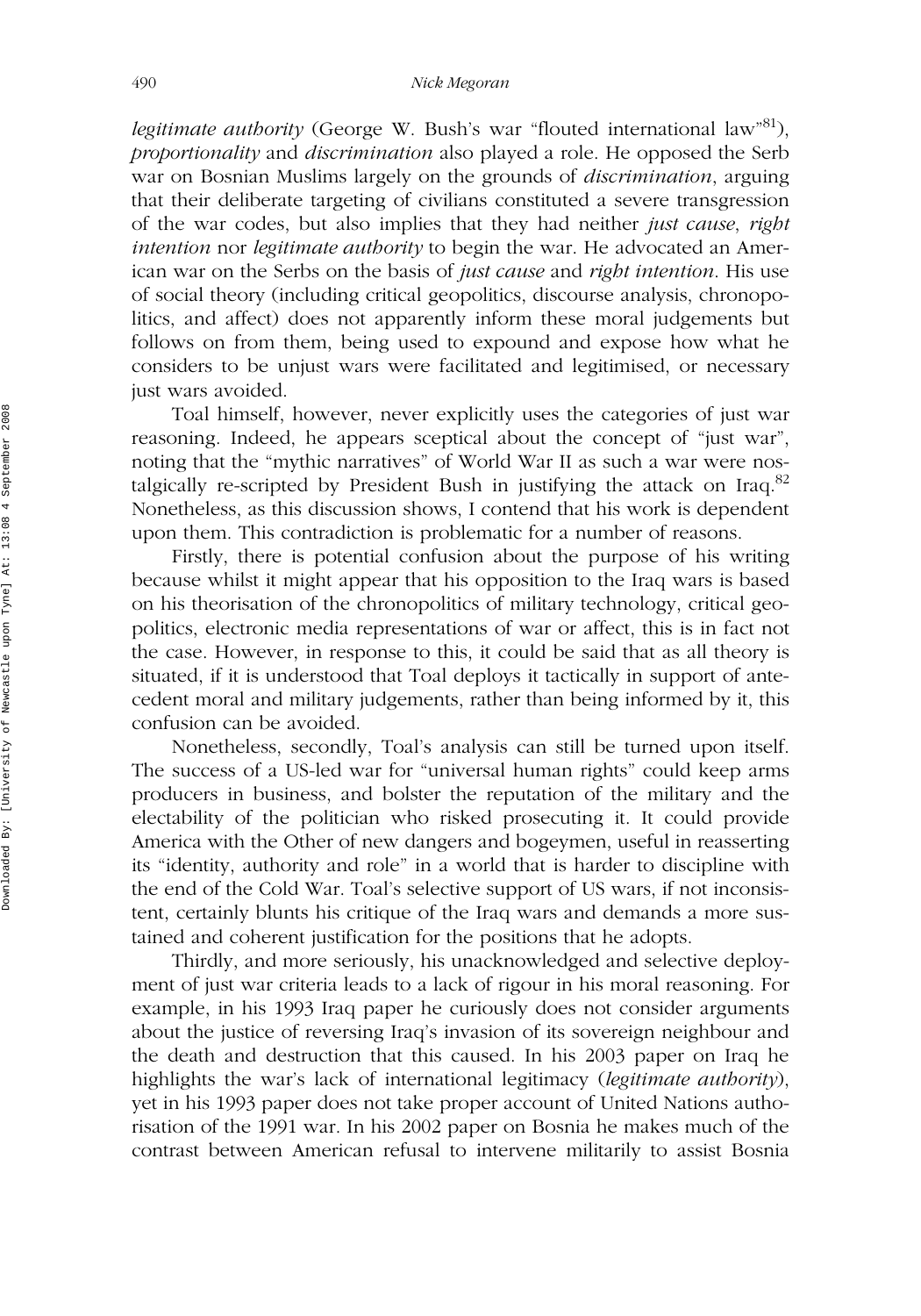and its 1991 willingness to make war on Iraq to aid Kuwait, but in his 1993 paper on Iraq he virtually overlooks the plight of Kuwait. His narrative effectively erased the suffering of Kuwaitis, depicting the country as the bogus patrimony of a wealthy and dishonest family and only "ostensibly a sovereign nation". $83$  These are significant and troubling oversights, that would scarcely have been possible had he subjected himself to the rigour of engaging more fully with the just war tradition. This lack of rigour, which is by no means confined to Toal's work, I suspect impairs the ability of critical geopolitics to engage with thinkers outside the subdiscipline.

Fourthly and finally, his commitment to a version of just war theory raises an acute political problem. The US-led attacks on Serbs in Bosnia (1995) and Kosovo (1999) – incidents about which he is curiously quiet – were not isolated events. Rather, they can be read as stages in the muchdebated post–Cold War neoconservative moment that articulates a vision of global democracy and peace exported and installed by force, where US values and interests are congruent with global interests. However much it can be critiqued, and however falteringly it was pursued, this was at least part of the vision behind George H. W. Bush's 'New World Order' wars in Iraq (1991) and Somalia (1992), Bill Clinton's Bosnian (1995) and Kosovan (1999) wars, and George W. Bush's 'War on terror' invasions of Afghanistan (2001) and Iraq (2003). Toal's call for "selfless intervention in the name of universal human rights" can be read as a cognate call for just such wars, albeit fought with more attention to the *jus in bello* criteria than the American military has been wont to pay. As Chomsky has demonstrated, Japanese aggression in Manchuria, Mussolini's imperialism in Africa, Hitler's conquest of Czechoslovakia, and numerous American military interventions have all been done under the guise of selfless concern for the Other.<sup>84</sup> There is a double irony in Toal's admiration of Simms: he is Co-Founder and President of the British neoconservative foreign policy pressure group, the Henry Jackson Society. Its stated aims are to "spread" "liberal democracy" and "universal human rights" across the world under the leadership of the USA and Britain, by "intervention and example" using "a strong military with global expeditionary reach."<sup>85</sup>

Toal is acutely aware of this danger, and attempts to head it off in the conclusion to his review of Simms' book.<sup>86</sup> He argues that Saddam Hussein's crimes against humanity were conducted with the support of the 'great powers', whereas Serb crimes in Bosnia were not. This judgement understates the agency of Saddam Hussein, a man who was no-one's puppet but rather sought different allies at different stages of his barbaric rule. However, it is also morally problematic: do mendacious foreign policy commitments in the past mean that the suffering of ordinary Iraqis is subsequently forever put beyond the realm of moral responsibility? Toal's call for "responsibility without limits"87 would surely mean the answer to that is a resounding 'no'. He also argues that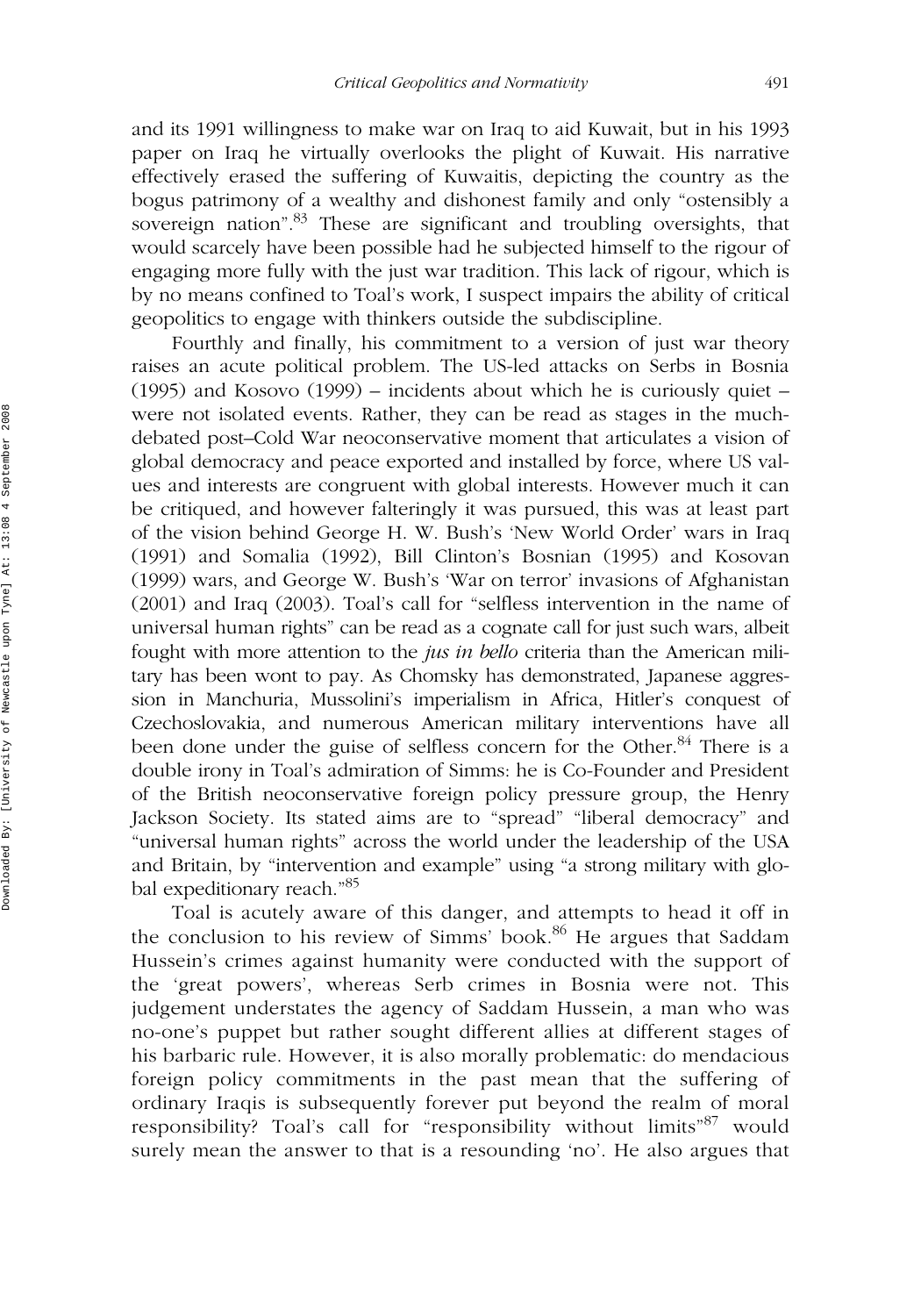they are different because whilst America's Bosnian intervention created "an imperfect state awkwardly slouching towards Europe", the Iraq war "provoked a predictable backlash of violence".<sup>88</sup> Toal's objection might be read as a call for a different strategy of invasion, application of the just war criterion of *reasonable chance of success*, or advocacy of Evans' *jus post bellum* category of post-war planning for justice, peace and reconciliation. It might also be read as part of a discourse that argues the neoconservative moment has had both successes (Kosovo) and failures (Iraq), but the project should not be abandoned.

This concern informs the final problem raised by Toal's position on the Iraq and Bosnian wars, illustrating the problems with any version of just war theory as outlined above. Following Griffith, the designation of some wars as 'crimes' perpetuates the legitimisation of the crime of all war, and is part of the very problem that the former Yugoslavia has faced. This point was made forcibly by Miroslav Volf, a Croat theologian and social theorist who taught in his homeland as it was being overrun by Serb forces. He remained a brave advocate of nonviolence, rejecting just war theory by concluding his major text on identity and otherness:

show me one warring party that does not think its war is just! Simple logic tells us that at least half of them *must* be wrong. It could be, however, that simple logic does not apply to the chaotic world of wars. Then all would be right, which is to say that all would be wrong, which is to say that terror would reign – in the name of the gods who can no longer be distinguished from the devils.<sup>89</sup>

#### CONCLUSION: CRITICAL GEOPOLITICS AND VIOLENCE

The means recommended by traditional theories will ensure that the end will be the same old world with the same old dangers – and perhaps even worse . . . when powerful states use violence, even if it is claimed to be as a last resort for humanitarian purposes, they are not acting in a manner calculated to make violence less likely; if they achieve success in their own terms, they do so only by proving to others that strategic violence can have political utility . . . . The strategic challenge for emancipatory politics is to develop ideas for dealing with today's security threats (to whatever referents we are studying) in ways sensitive to the view expressed by Albert Camus that the means one uses today shapes the ends one might perhaps reach tomorrow.

— Ken Booth, 'Beyond Critical Security Studies'<sup>90</sup>

Every student of the relations between states, who also holds that scholarly engagement must not merely be theoretical and empirical but also political and moral, cannot avoid facing the question: in what circumstances, if at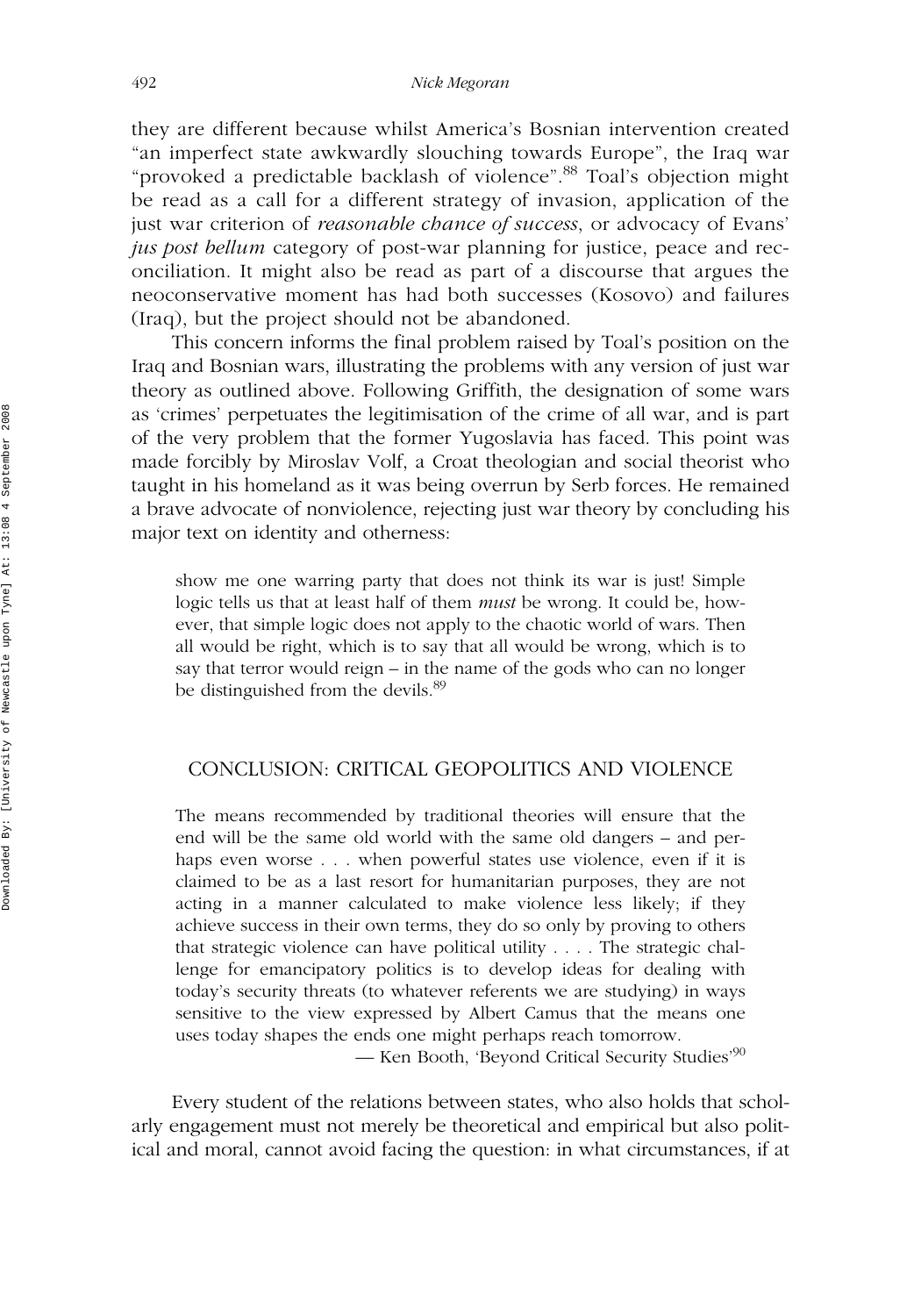all, should a state be considered right in making or joining war? The argument of this paper is simply that critical geopolitics has not properly grappled with this question in a systematic and consistent way. By virtue of opposition to certain wars but advocacy of others, by implicit use of just war categories and language in moral reasoning, it is de facto operating within the parameters of a version of just war theory. However, because this appropriation is not made explicit – indeed, because just war theory is at times summarily dismissed – its appropriation is partial.

This selective appropriation is problematic. Whilst critical geopolitical analyses of individual wars might be insightful and compelling, the bigger picture may be one of incoherence and subjectivity. The purpose of theory selectively deployed becomes confusing, critique may be turned in on itself, there is a lack of clarity and rigour in moral reasoning despite superficial rhetorical appeals to morality, and the political intent of the project becomes unclear and even co-optable to the service of neoconservatism. This partial and contradictory appropriation of just war theory is also intellectually unsatisfying, and limits the potential of critical geopolitics to be taken seriously outside a small, self-selecting readership.

My objection thus far is not to just war theory per se. It provides a framework for reasoning about warfare that regards it as an evil to be deployed in only exceptional circumstances, and (despite its name), its presumption is against violence. We live in a messy and complicated and violent world. Just war theory's insistence, against realism and militarism, that military violence is not beyond the legitimate sphere of moral reasoning is important, and the arguments for the occasional and limited use of force to restore peace and rectify injustice are strong ones. If critical geopolitics wishes to locate itself explicitly in this school of thought, it will find compelling reasons for doing so and many allies already there. By this process, it will certainly refine and advance the project (of critical geopolitics) with an injection of intellectual rigour. As I have suggested with reference to Toal's critique of the 1991 US war on Iraq as being about American identity, it could in turn also make an original contribution to thought about the category of *just intention*.

However, whilst recognising its pacific intent, I remain personally unconvinced by just war theory as used either consistently by theorists and jurists, or partially as in critical geopolitics. Critical geopolitics, as I read it, is not simply about exposing the power-knowledge relationships at the heart of geopolitical reasoning, $91$  and denaturalising the global order by portraying it as socially and historically constructed<sup>92</sup> through an "examination of the geographical assumptions, designations, and understandings that enter into the making of world politics"93 and how places and people are stitched together to narrate and explain events.<sup>94</sup> It is all of these, but it is more: a political project committed, as Dalby puts it, to challenging the specifications of politics and dangers used to justify violence.<sup>95</sup> Nonviolence, as a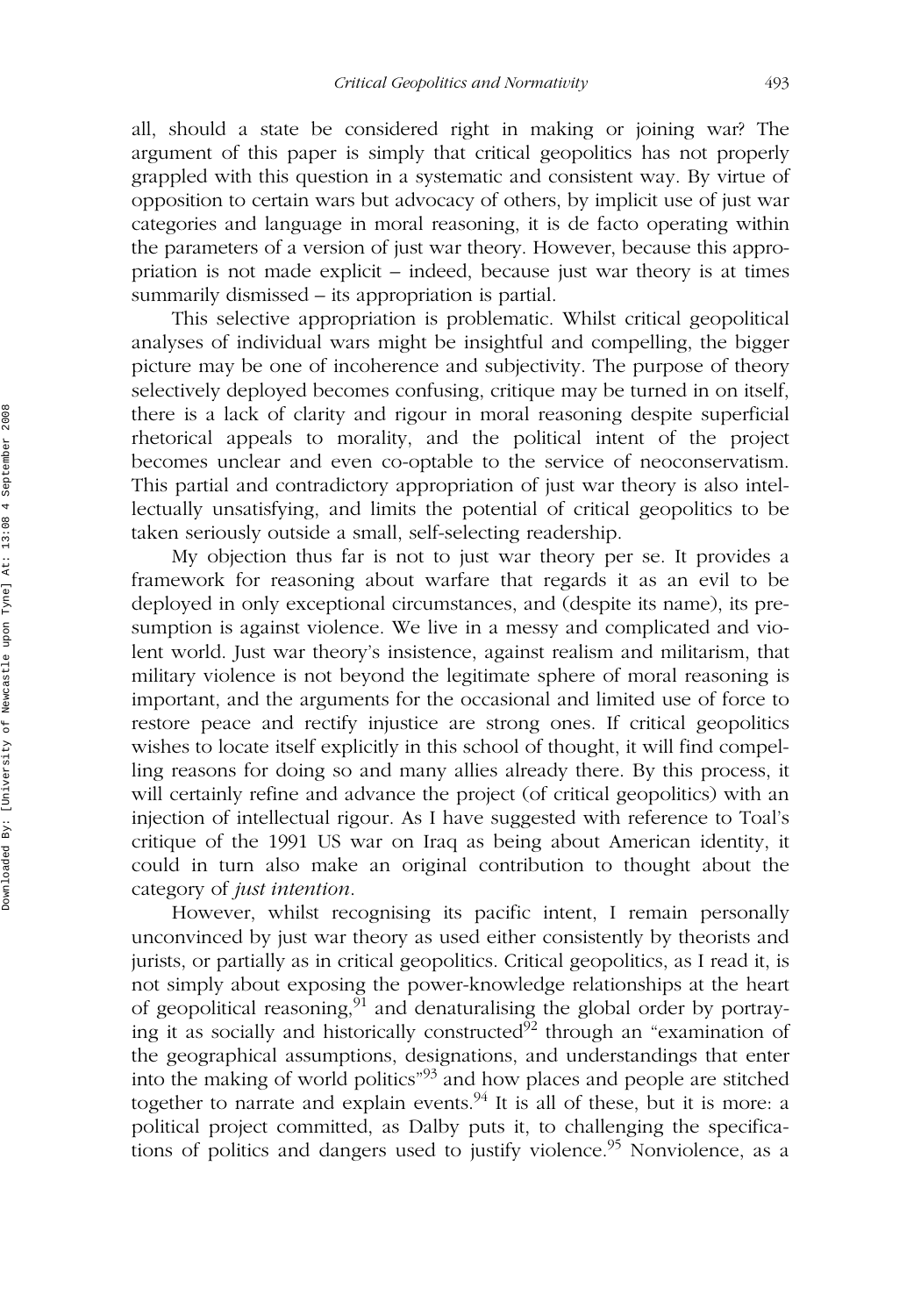positive political method and also a vision of peace and justice that explicitly eschews the resort to force, is a project that has only recently begun to be studied and theorised in a systematic manner, and has already yielded many promising results.<sup>96</sup> Personally, like a growing number of people, I am persuaded by the case for a Christian praxis of nonviolence.<sup>97</sup> Geopolitics has a long and bloody history of providing arguments for war<sup>98</sup> – critical geopolitics should reject the temptation to provide more, and place its capabilities and insights in the service of this exciting relatively new and underresourced project, not just war theory, realism, or militarism. In his history of twentieth-century geopolitical thought, Polelle observed that it "led its believers to be resigned to the necessity of violent international conflict".<sup>99</sup> It would be deeply ironic if critical geopolitics were to make the same mistake in the twenty-first.

#### NOTES

1. L. Dowler and J. Sharp, 'A Feminist Geopolitics?', *Space & Polity* 5/3 (2001) pp. 165–176: 168–9. 2. P. Routledge, 'Critical Geopolitics and Terrains of Resistance', *Political Geography* 15/6–7 (1996) pp. 509–531.

3. S. Dalby, 'Geopolitics, the Bush Doctrine, and War on Iraq', *The Arab World Geographer* 6/1 (2003) pp. 7–18.

4. M. Heffernan, 'Balancing Visions: Comments on Gearóid Ó Tuathail's Critical Geopolitics', *Political Geography* 19/3 (2000) pp. 347–352: 351.

5. M. Polelle, *Raising Cartographic Consciousness: The Social and Foreign Policy Vision of Geopolitics in the Twentieth Century* (Oxford: Lexington 1999) p. 5.

6. K. Dodds, *Global Geopolitics: A Critical Introduction* (London: Pearson Education 2005) p. 228.

7. S. Dalby, 'Writing Critical Geopolitics: Campbell, Ó Tuathail, Reynolds and Dissident Skepticism', *Political Geography* 15/6–7 (1996) pp. 655–660: 655.

8. L. Dowler and J. Sharp, 'A Feminist Geopolitics?', *Space & Polity* 5/3 (2001) pp. 165–176: 167.

9. J. P. Sharp, 'Remasculinising Geo-Politics? Comments on Gearoid Ó Tuathail's *Critical Geopolitics*', *Political Geography* 19/3 (2000) pp. 361–364: 362.

10. A. Murphy, 'Review of "Geopolitical Traditions: A Century of Gepolitical Thought", by Klaus Dodds and David Atkinson', *Annals of the Association of American Geographers* 91/4 (2001) pp. 767–769: 769.

11. P. Kelly, 'A Critique of Critical Geopolitics', *Geopolitics* 11/1 (2006) pp. 24–53: 43.

12. Ibid., p. 48.

13. G. Ó Tuathail and S. Dalby, 'Introduction: Rethinking Geopolitics: Towards a Critical Geopolitics', in G. Ó Tuathail and S. Dalby (eds.), *Rethinking Geopolitics* (London: Routledge 1998) p. 14.

14. S. Dalby, 'Post-Cold War Security in the New Europe', in J. O'Loughlin and H. v. d. Wusten (eds.), *The New Political Geography of Eastern Europe* (London: Bellhaven 1993) pp. 71–85.

15. P. E. Gottfried, *Multiculturalism and the Politics of Guilt: Towards a Secular Theocracy* (London: University of Missouri Press 2002).

16. R. Bainton, *Christian Attitudes Toward War and Peace: A Historical Survey and Critical Re-evaluation* (London: Hodder and Stoughton 1961); for a discussion of this taxonomy, see D. Little, '"Holy War" Appeals and Western Christianity: A Reconsideration of Bainton's Approach', in J. Kelsay and J. T. Johnson (eds.), *Just War and Jihad: Historical and Theoretical Perspectives on War and Peace in Western and Islamic Traditions* (London: Greenwood 1991) pp. 121–139.

17. A. J. Coates, *The Ethics of War* (Manchester: Manchester University Press 1997).

18. Ibid., p. 41.

19. J. Bourke, *An Intimate History of Killing: Face-to-Face Killing in Twentieth-Century Warfare* (London: Granta 1999).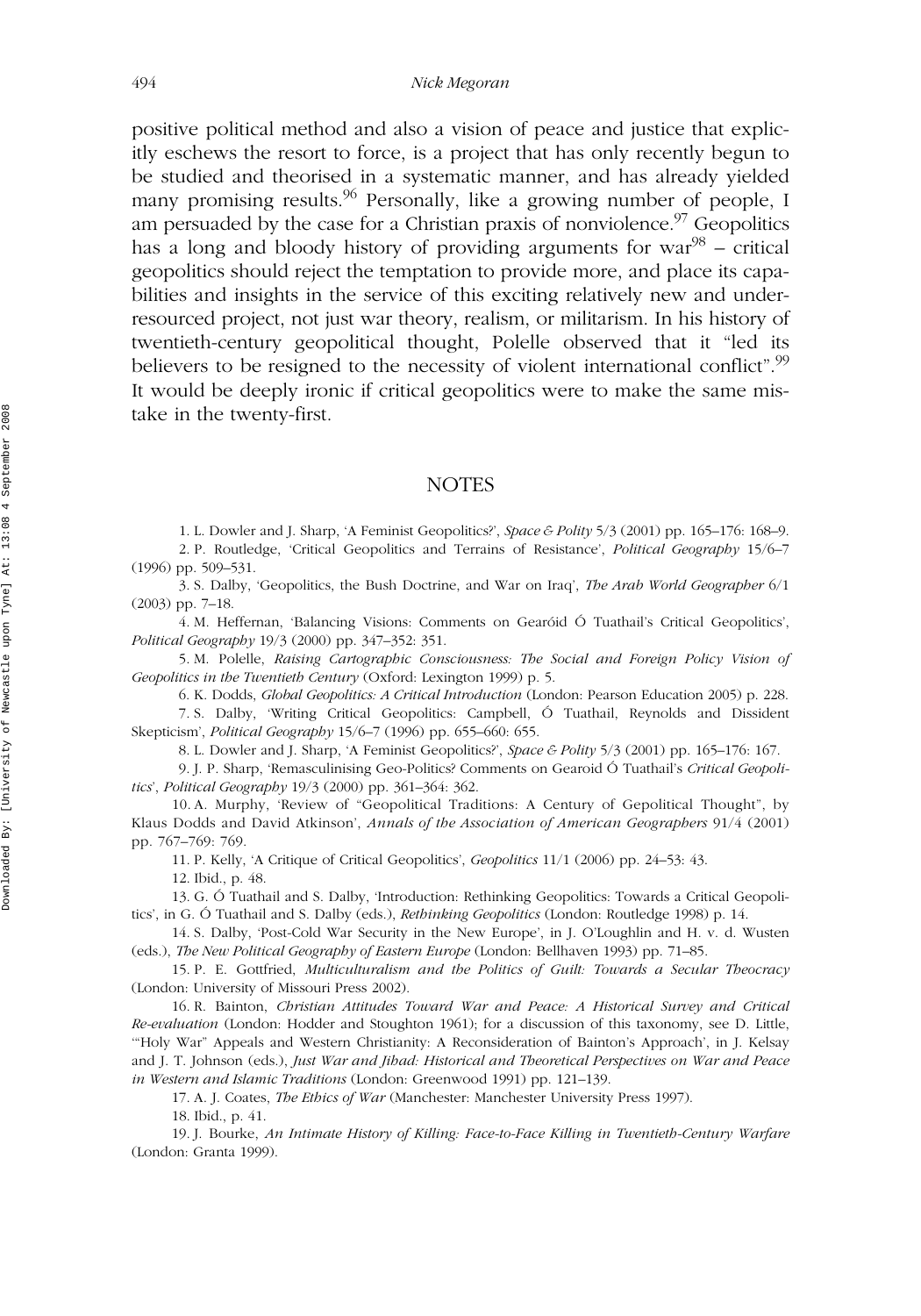20. J. Riley-Smith, *What Were The Crusades?* (London: Macmillan 1992).

21. M. Mann, *States, War and Capitalism: Studies in Political Sociology* (Oxford: Basil Blackwell 1988) p. ix.

22. M. Zalewski and C. Enloe, 'Questions about Identity in International Relations', in K. Booth and S. Smith (eds.), *International Relations Theory Today* (Cambridge: Polity 1995) pp. 279–305: 294.

23. K. Waltz, 'International Politics Is Not Foreign Policy'*, Security Studies* 6/1 (1996) pp. 54–57.

24. K. Waltz, *Theory of International Politics* (London: McGraw-Hill 1979) p. 107.

25. R. Schweller, 'Fantasy Theory', *Review of International Studies* 25/1 (1999) pp. 147–150: 150.

26. G. Ó Tuathail, 'The Patterned Mess of History and the Writing of Critical Geopolitics: A Reply to Dalby', *Political Geography* 15/6/7 (1996) pp. 661–665: 663.

27. J. Mearsheimer, 'Hans Morgenthau and the Iraq War: Realism Versus Neo-Conservatism', www.opendemocracy.net 19-05-2005 (2005).

28. R. Ashley, 'The Geopolitics of Geopolitical Space: Toward a Critical Social Theory of International Politics', *Alternatives* 12/4 (1987) pp. 403–434: 241.

29. T. Biersteker and C. Weber, 'The Social Construction of State Sovereignty', in T. Biersteker and C. Weber (eds.), *State Sovereignty as Social Construct* (Cambridge: Cambridge University Press 1996) pp. 4–5.

30. A. Wendt, 'Anarchy Is What States Make Of It: The Social Construction of Power Politics (1992)', in J. Der Derian (ed.), *International Theory: Critical Investigations* (London: Macmillan 1995) pp. 129–177: 132.

31. For more on war in the Hebrew Bible, see S. Nidditch, *War in the Hebrew Bible: A Study in the Ethics of Violence* (Oxford: Oxford University Press 1993).

32. See, inter alia, R. Musto, *The Catholic Peace Tradition* (New York: Orbis Books 1986); A. Kreider, *Worship and Evangelism in Pre-Christendom* (Cambridge: Grove 1995).

33. J. T. Johnson, 'Historical Roots and Sources of the Just War Tradition in Western Culture', in J. Kelsay and J. T. Johnson (eds.), *Just War and Jihad: Historical and Theoretical Perspectives on War and Peace in Western and Islamic Traditions* (London: Greenwood 1991) pp. 1–30.

34. Information in this and the following paragraph is distilled from N. Megoran, *The War on Terror: How Should Christians Respond?* (Nottingham: InterVarsity Press 2007) pp. 133–135.

35. The following discussion is necessarily simplified: much could be written on each of the criteria, and the relationship between them. For example, some theorists have posited the existence of a 'supreme emergency', a complicated situation whereby *jus in bello* could be set aside if *jus ad bellum* were satisfied. See B. Orend, 'Is There a Supreme Emergency Exemption?', in M. Evans (ed.), *Just War Theory: A Reappraisal* (Edinburgh: Edinburgh University Press 2005) pp. 134–153 and M. Walzer, *Just and Unjust Wars: A Moral Argument with Historical Illustrations* (New York: Basic Books 2000 [orig. 1977]), Chapter 16; against this, see O. O'Donovan, *Just War Revisited* (Cambridge: Cambridge University Press 2003) p. 10.

36. M. Evans, 'Moral Theory and the Idea of A Just War', in M. Evans (ed.), *Just War Theory: A Reappraisal* (Edinburgh: Edinburgh University Press 2005) pp. 1–21: 13.

37. O. O'Donovan, *Just War Revisited* (Cambridge: Cambridge University Press 2003) p. 13.

38. C. Reed, *Just War?* (London: SPCK 2004).

39. J. Welsh, (ed.), *Humanitarian Intervention and International Relations* (Oxford: Oxford University Press 2004).

40. J. Kelsay and J. T. Johnson, 'Just War and Jihad: Historical and Theoretical Perspectives on War and Peace in Western and Islamic Traditions' (London: Greenwood 1991).

41. M. Walzer, *Just and Unjust Wars: A Moral Argument with Historical Illustrations* (New York: Basic Books 2000 [orig. 1977]) p. xxi.

42. Ibid., p. xx.

43. M. Hayden, 'Security Beyond the State: Cosmopolitanism, Peace and the Role of Just War Theory', in M. Evans (ed.), *Just War Theory: A Reappraisal* (Edinburgh: Edinburgh University Press 2005) pp. 157–176: 157–158.

44. Witness the absurd position of many liberals in 2003, who held that an invasion of Iraq would be morally justified if the United Nations passed a 'second resolution', but not otherwise.

45. M. Walzer, *Just and Unjust Wars: A Moral Argument with Historical Illustrations* (New York: Basic Books 2000 [orig. 1977]) p. xxi.

46. R. Musto, *The Catholic Peace Tradition* (New York: Orbis Books 1986) p. 131.

47. J. T. Johnson, 'Just War Theory: Responding Morally to Global Terrorism', in C. W. J. Kegley (ed.), *The New Global Terrorism: Characteristics, Causes, Controls* (Upper Saddle River: Prentice Hall 2003) pp. 223–238: 238.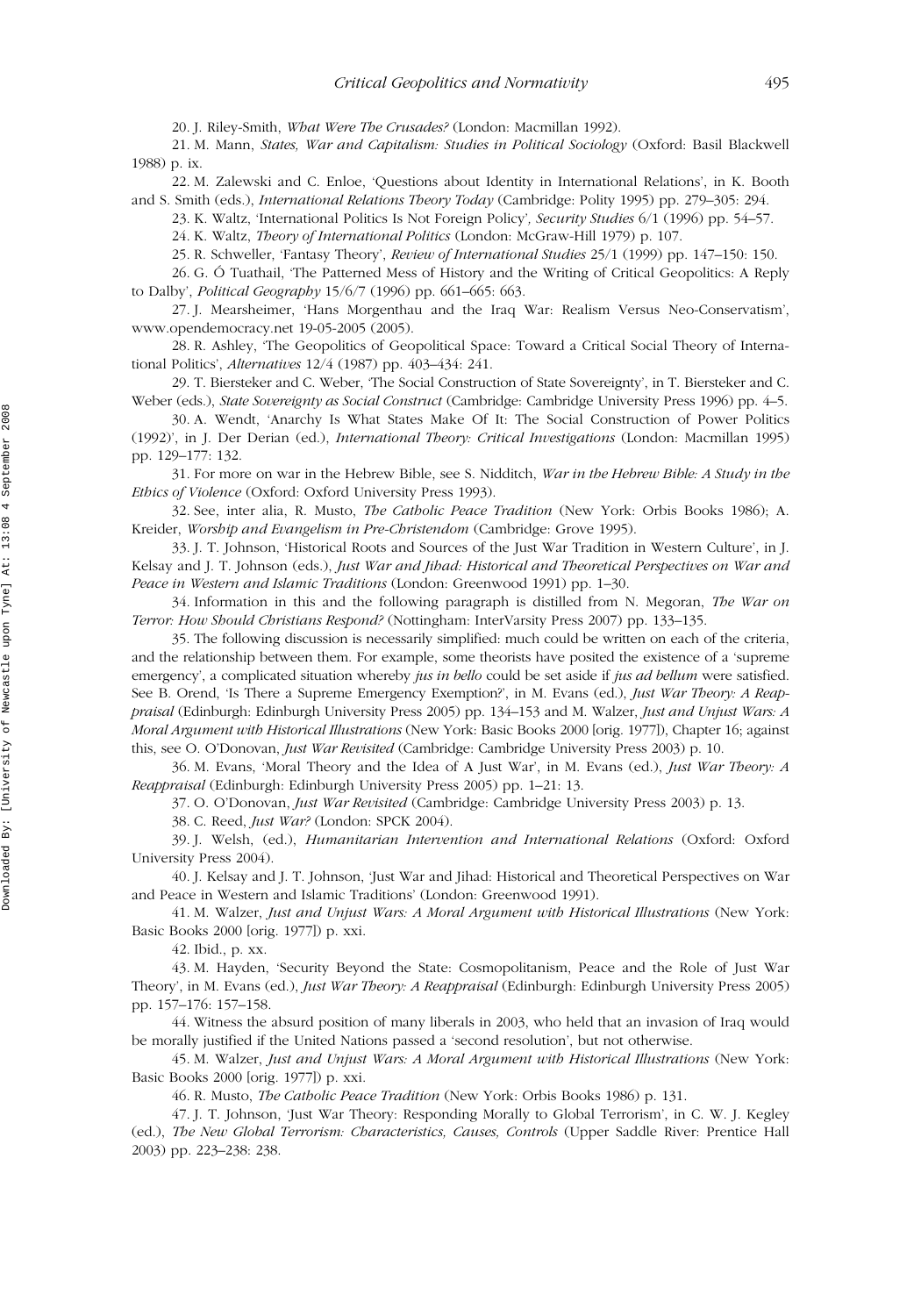#### 496 *Nick Megoran*

48. M. Evans, 'In Humanity's Name: Democracy and the Right to Wage War', in M. Evans (ed.), *Just War Theory: A Reappraisal* (Edinburgh: Edinburgh University Press 2005) pp. 71–89: 71–72.

49. D. Cole, 'Just War, Penance, and the Church', *Pro Ecclesia* 11/3 (2002) pp. 313–328; J. Elshtain, *Just War Against Terror: The Burden of American Power in a Violent World* (New York: Basic Books 2003).

50. K. Lawton, 'Kim Lawton Interviews Jean Bethke Elshtain, March 24, 2006.', PBS Radio (2006), available at <http://www.pbs.org/wnet/religionandethics/week930/interview.html>, accessed April 2006.

51. L. Griffith, *The War on Terrorism and the Terror of God* (Cambridge: Eerdmans 2002) p. 20.

52. M. Evans, 'In Defence of Just War Theory', in M. Evans (ed.), *Just War Theory: A Reappraisal* (Edinburgh: Edinburgh University Press 2005) pp. 203–222: 214.

53. L. Griffith, *The War on Terrorism and the Terror of God* (Cambridge: Eerdmans 2002) p. 4.

54. S. Zunes et al., 'Introduction', in S. Zunes, L. Kurtz, and S. Asher (eds.), *Nonviolent Social Movements: A Geographical Perspective* (Oxford: Blackell 1999) pp. 1–5: 1.

55. R. Horsley, *Jesus and the Spiral of Violence: Popular Jewish Resistance in Roman Palestine* (Cambridge: Harper & Row 1987); R. Horsley, *Jesus and Empire: The Kingdom of God and the New World Disorder* (Minneapolis: Fortress Press 2003); R. Horsley (ed.), *Paul and the Roman Imperial Order* (London: Trinity Press 2004); B. Walsh and S. Keesmat, *Colossians Remixed: Subverting the Empire* (Milton Keynes: Paternoster Press 2004).

56. A. Kreider, *Worship and Evangelism in Pre-Christendom* (Cambridge: Grove 1995).

57. R. Musto, *The Catholic Peace Tradition* (New York: Orbis Books 1986).

58. G. Sharp, *Power and Struggle* (Boston: Porter Sargent 1973) pp. 75–78; S. Zunes et al. (eds.), *Nonviolent Social Movements: A Geographical Perspective* (Oxford: Blackell 1999).

59. L. Tolstoy, *The Kingdom of God is Within You; Christianity and Patriotism* (London: J. M. Dent and Co. 1905).

60. Sharp (note 58) p. 82.

61. R. Gregg, *The Power of Non-Violence* (London: George Routledge and Sons 1936).

62. M. Banerjee, *The Pathan Unarmed: Opposition and Memory in the North West Frontier* (Oxford: James Currey 2000); E. Easwaran, *Nonviolent Soldier of Islam: Badshah Khan, A Man to Match His Mountains* (Tomales, CA: Nilgiri Press 1984).

63. M. L. J. King, *Strength to Love* (Philadelphia: Fortress Press 1981).

64. G. Sharp, *The Methods of Nonviolent Action* (Boston: Porter Sargent 1973).

65. G. Sharp, *The Dynamics of Nonviolent Action* (Boston: Porter Sargent 1973); G. Sharp, *Power and Struggle* (Boston: Porter Sargent 1973).

66. Zunes et al., *Nonviolent Social Movements* (note 58).

67. Zunes et al., 'Introduction' (note 54) p. 1.

68. Ibid.

69. G. Ó Tuathail, 'The Effacement of Place? US Foreign Policy and the Spatiality of the Gulf Crisis', *Antipode* 25/1 (1993) pp. 4–31: 26.

70. Ibid., p. 5.

71. G. Ó Tuathail, '"Just out looking for a fight": American Affect and the Invasion of Iraq', *Antipode* (2003) pp. 857–80: 863.

72. G. Ó Tuathail, 'An Anti-Geopolitical Eye: Maggie O'Kane in Bosnia, 1992–3', *Gender, Place and Culture* 3/2 (1996) pp. 171–185: 171.

73. G. Ó Tuathail, *Critical Geopolitics: The Politics of Writing Global Space* (London: Routledge 1996) Chapter 6.

74. Ó Tuathail, 'An Anti-Geopolitical Eye' (note 72).

75. G. Ó Tuathail, 'The Ethnic Cleansing of a "Safe Area": The Fall of Srebrenica and the Ethics of UN-Governmentality', in J. Proctor and D. Smith (eds.), *Geography and Ethics: Journeys in a Moral Terrain* (London: Routledge 1999) pp. 120–131.

76. G. Ó Tuathail, 'Theorizing Practical Geopolitical Reasoning: The Case of the United States' Response to the War in Bosnia', *Political Geography* 21 (2002) pp. 602–628: 603.

77. G. Toal, 'Statement, to Bosnia and Herzegovina: Unfinished Business. Hearing before the Subcommittee on Europe and Emerging Threats of the Committee on International Relations, House of Representatives, 109th Congress, First Session, April 6 2005. Serial no. 109-22' (2005) pp. 11–18: 18.

78. Ó Tuathail, 'Theorizing Practical Geopolitical Reasoning' (note 76) p. 603.

79. G. Toal, 'British Acquiescence in the Destruction of Bosnia', *Geopolitics* 9/2 (2004) pp. 492–500: 500.